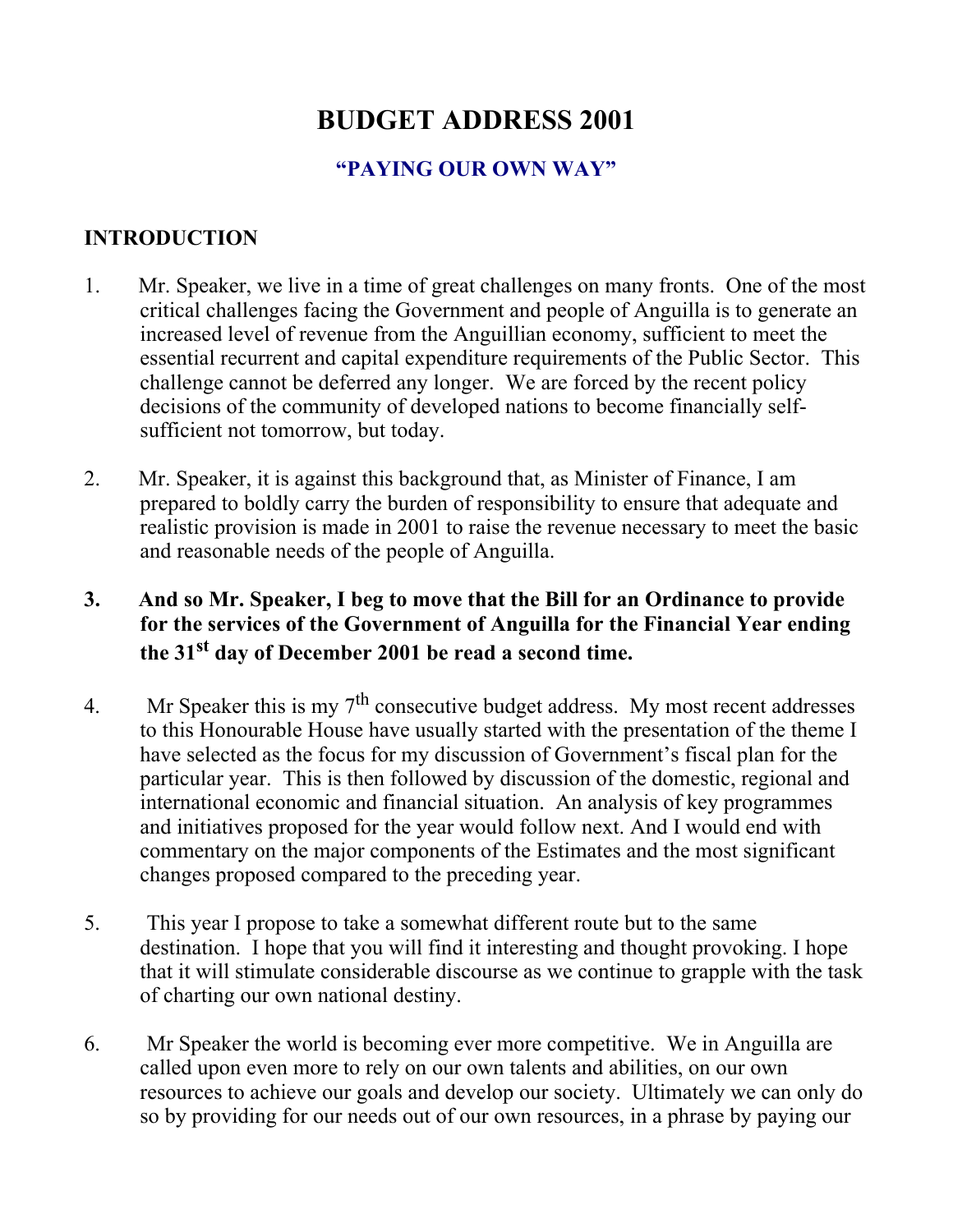#### own way.

- **7.** That is it Mr Speaker. We have to begin to pay our own way. And so my chosen theme on this occasion is: **Paying our own way**
- 8. Let us first of all Mr Speaker examine the expenditure proposals for 2001. The 2001 Recurrent and Capital Expenditure Estimates provide for total expenditure of \$95,408,466 divided between Recurrent Expenditure of \$88,082,466 and an allocation of \$7,326,000 for locally financed Capital Expenditure. The Approved Estimates for the year 2000 by comparison provide for \$81,723,486 in total expenditure comprised of \$75,723,486 in Recurrent Expenditure and \$6,000,000 in local Capital Expenditure. On a percentage basis the 2001 Recurrent and Capital Expenditure proposals represent the following increases over the Estimates for the year 2000:
	- a) a total increase of 13.68 million or 16.75 per cent;
	- b) a Recurrent Expenditure increase of 12.24 million or 16.32 per cent; and
	- c) a local Capital Expenditure increase of 1.3 million or 22.1 per cent.
- 9. Mr Speaker the major increases in recent expenditure on a ministry and departmental basis would be (and I will name a few):

| $\ddot{1}$       | Ministry of Home Affairs              | \$2.74 million |
|------------------|---------------------------------------|----------------|
| $\overline{11}$  | Water                                 | 2.10           |
| $\overline{111}$ | <b>Education and Library Services</b> | 1.65           |
| iv)              | <b>Secondary Health Care</b>          | 1.48           |
| V)               | <b>Airport and Seaport</b>            | 1 14           |

- 10. These amounts total \$9.11 million or 74.43% of the proposed recurrent expenditure increase of 12.24 million. A further five departments would have increases ranging from \$500,000 to EC \$900,000 for a total of \$3.23 million.
- 11. The increases in the allocations proposed for the Education Department and Department of Library Services have been combined in order to be able to make a comparison between 2001 and 2000. The National Library Service has been managed as a special section of the Education Department since its modernization in 1995 with the completion and commissioning of the new central library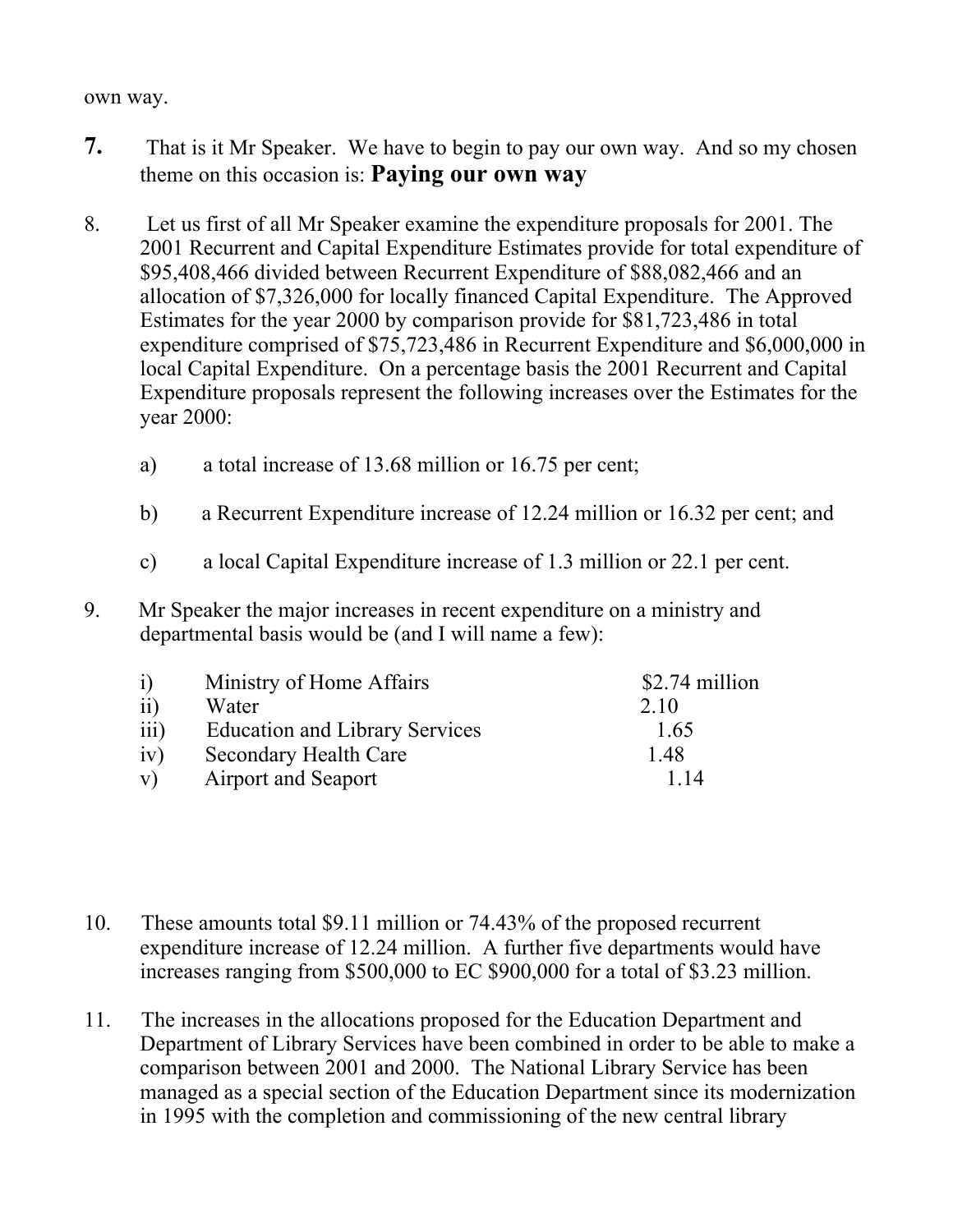facilities.

- 12. The estimates make provision for the National Library Service to be strengthened institutionally by now establishing it as a separate department under the Ministry of Education, thereby increasing the degree of autonomy, and accountability of the Director of Library Services in his capacity as Head of that Department. Excluding the estimates for the Department of Library Services, the increase in the Education Estimates that would be spent on the education system, particularly the schools and the management thereof would be in excess of \$1.3 million. This underscores, Mr Speaker, the emphasis that is being placed on bringing about further educational improvements for the young people of Anguilla.
- 13. The 16.75 % increase in projected recurrent expenditure does not mean that the proposed allocations for 2001 for all ministries and departments show an increase. To the contrary, a major reduction of \$2.41 million is projected in the Ministry of Finance, from \$4.99million in 2000 to \$2.58 million in 2001. This reduction Mr Speaker results mainly from transferring \$2.4 million in funding for the Anguilla Tourist Board from the Ministry of Finance to the Chief Minister's Office which is also the Ministry of Tourism. Additionally, the reduction reflects the proposed establishment of the Information Systems and Technology Unit as a separate department.
- 14. Also Mr Speaker the Internal Audit Unit, part of the Ministry of Finance for many years, will be established as a separate department in 2001.
- 15. A reduction of \$191,634 will be made in the allocations for Attorney General's Chambers from \$1,626,180 in 2000 to \$1,434,546 in year 2001 or a decrease of 11.78%. The Ministry of Infrastructure is also projecting a reduction of \$57,589 in 2001 from \$979,245 to \$921,656 or a 5.9 % decrease. Similar to the case of the Ministry of Finance, the reduction in the Ministry of Infrastructure will reflect the net effect of transferring the management of the seaports from the Ministry to the Airport Department and the creation of an Airport and Seaports Department in preparation for the conversion of the combined Department to an Air and Seaports Authority.
- 16. The overall increase in the Recurrent Estimates Mr. Speaker is significant. Inevitably the question will be asked whether this level of increase is necessary. The answer Mr. Speaker is firmly and unequivocally in the affirmative. An additional question may be whether the increased expenditures cannot be postponed to 2002 or 2003 or even longer. The answer to that Mr. Speaker is no with an explanation. It is not simply a matter of a yes or no answer. If the increases are postponed by one or more years, the likely effect could be serious impairment of the standard and quality of essential public services. This could threaten the very economic livelihood of the people of Anguilla. Government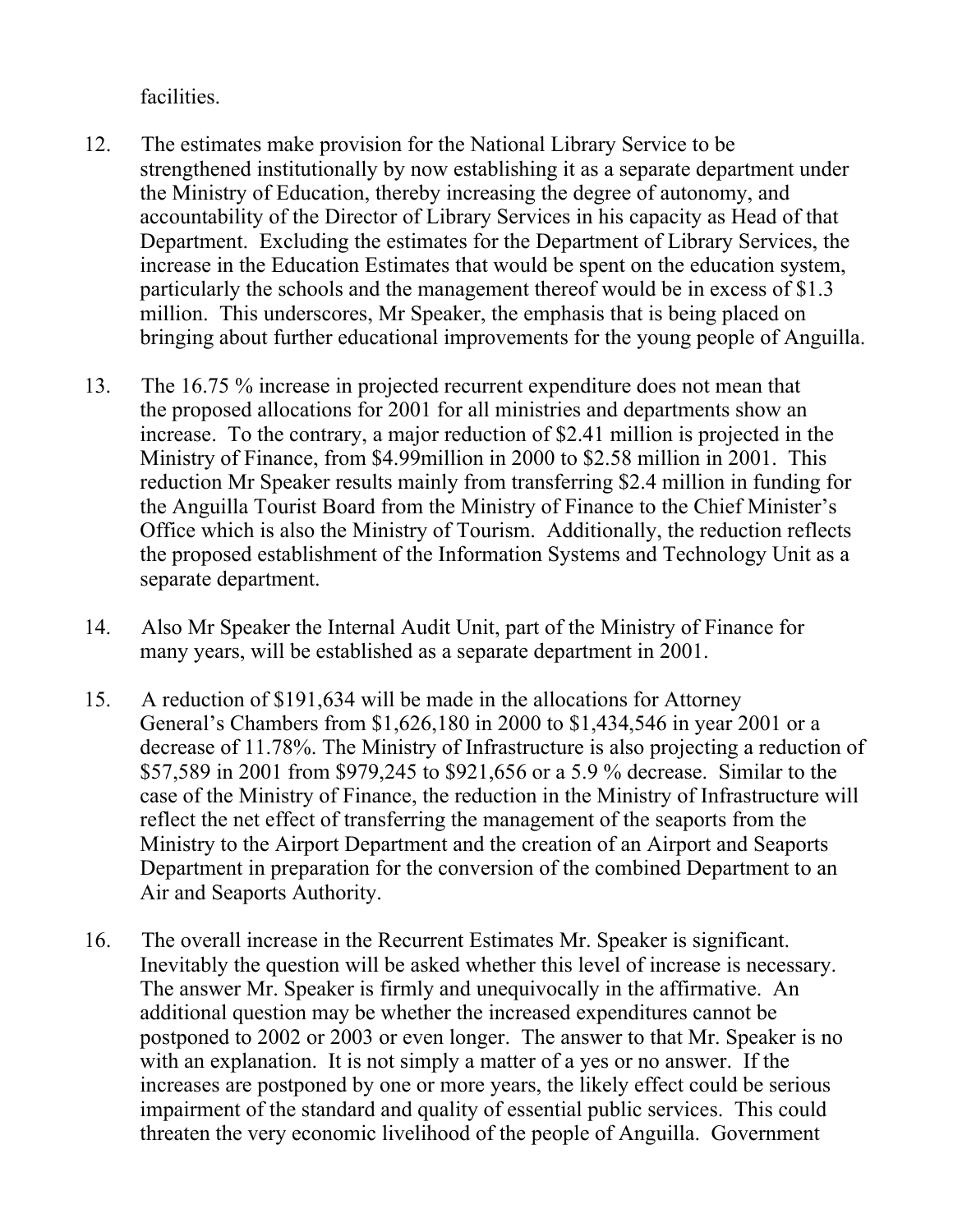could be forced to shelve its plans to seriously address the persistent problems in Medical and Health and in Social Development.

- 17. Therefore Mr Speaker I urge support and approval of the increases included in this Bill.
- 18. The process of arriving at the Expenditure Estimates for 2001 as in previous years has been a complex and arduous one. This year for the first time it has been led from start to finish by Mr. Carl Harrigan, who assumed the office of Permanent Secretary Finance eight months ago on April  $17<sup>th</sup>$ . Although he had already assumed office when the 2000 Budget was considered by this House at the end of April 2000, the work had been essentially completed by his predecessor in that office Mr. Ralph Hodge. The process of adjustment from Mr Hodge to Mr Harrigan has been extremely smooth and seamless. And I think it underscores the fact that Mr. Harrigan has been well prepared to assume the position of Permanent Secretary Finance. It bears ample and powerful testimony to the virtue of longterm succession planning within the public service and re-emphasizes the value of our investment in human resource development.
- 19. I wish to thank Mr. Harrigan and to congratulate him for the efficient way in which he has managed the budgetary process in this, his first year at the helm of the Anguilla Government's budgetary system.
- 20. I would like to also single out my Permanent Secretary, Economic Development, Investment and Commerce, Mr Fabian Marcel Fahie. He is the senior Permanent Secretary in the Ministry whose hard work dedication and professionalism has been invaluable in the overall strategic planning for the Anguillian economy generally. He is spearheading the thrust into e-commerce, ebusiness, e-government, inward investment and commerce.
- 21. Specifically, Mr Fahie has brought organizational structure and substance to the preparation of the budget address. He is the undisputed leader of the management team in the Ministry. I wish to commend him for the role he has played and is continuing to play in the Ministry of Finance, Economic Development, Investment and Commerce.
- 22. These commendations are not to take away from the valuable inputs made by all the staff of the Ministry of Finance and the departments thereof to support and assist the Permanent Secretary Finance in ensuring that the budgetary process was efficiently and effectively administered and completed on time. I wish particularly to thank those officials who participated in the Ministry's retreat held on 2 December, which afforded me the opportunity to discuss ideas for the 2001 Budget Address and matters related to the implementation of the budgetary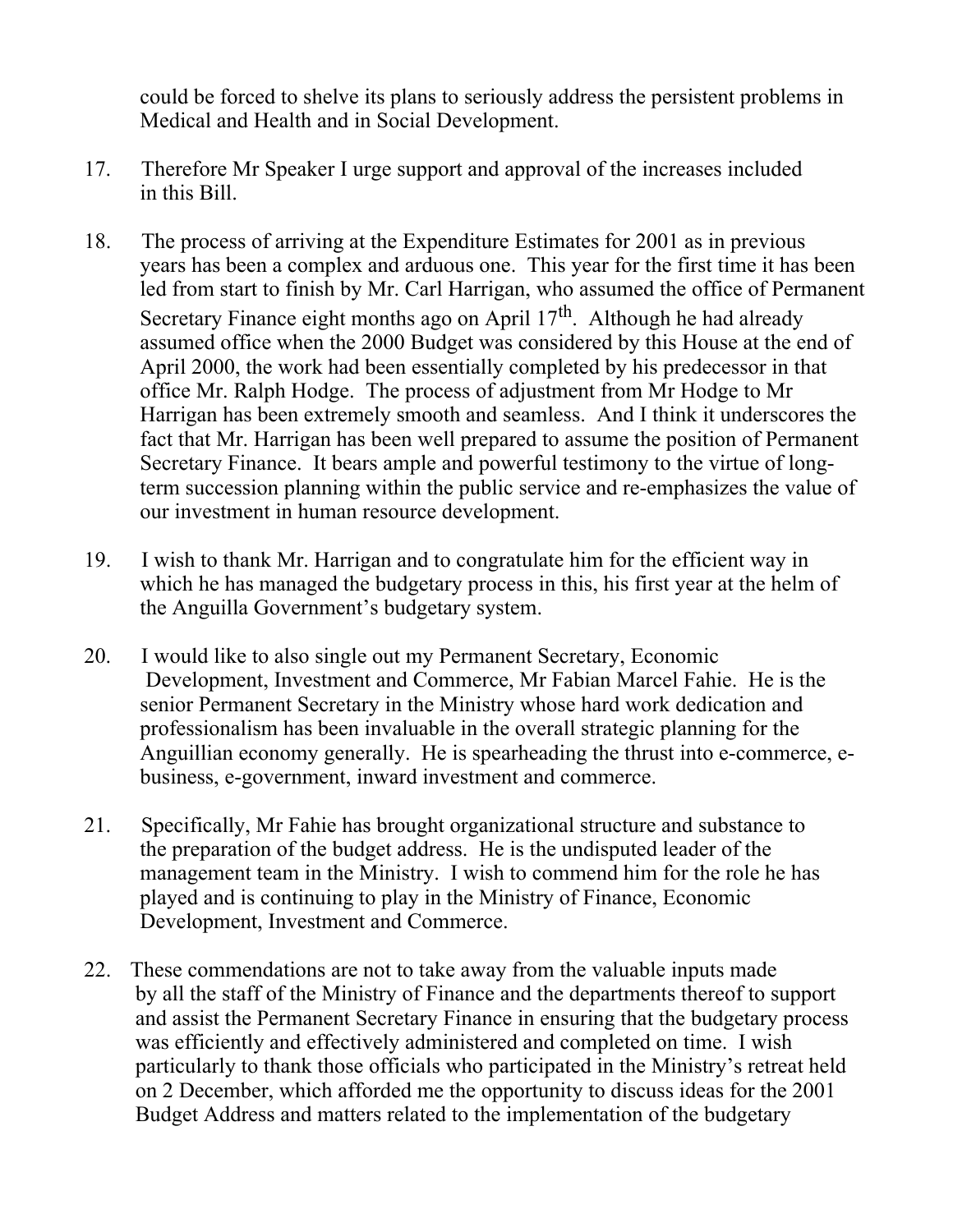proposals for 2001. Here I must take time to make special mention of the Special Ministerial Assistants attached to my Ministry, Messrs. Ashton Bradley and Franklin Connor. Their inputs into the retreat and in follow up consultations following the retreat have been outstanding and reaffirms for me the positive role that the Special Ministerial Assistants and Advisers are playing in helping government to advance the interest of the people of Anguilla.

- 23. I am particularly pleased to note that the process of involving the top public servants in the budget preparation process was expanded this year. The Deputy Governor, Attorney General and Permanent Secretaries were brought together, in a series of meetings in the weeks immediately leading up to consideration of the Estimates by the Executive Council. They discussed the global budgetary figures and provided me as Minister of Finance and my colleagues in the Executive Council with the benefit of their collective advice. They engaged in broad consultations on such issues as the balancing of revenue and expenditure, measures to raise additional revenue, and the competing demands of the various ministries and departments. They also considered the generation of significant recurrent surpluses to finance priority projects in the Public Sector Investment Programme and the cutting back of estimates from the various ministries and departments without impairing Government's ability to expand and improve the public service in critical and urgent areas. I commend the Deputy Governor and the Permanent Secretaries for their invaluable contribution to the determination of the figures and strategic targets for the 2001 Budget.
- 24. Mr. Speaker It would be remiss of me, if I did not thank all of the members of the Executive Council for their support and for their caring and concern or the people of Anguilla and their welfare. These traits were quite clearly displayed in the deliberations of that body on the proposals I presented. I appreciate very much the inputs from His Excellency the Governor, from my colleague elected members on this side of the House who sit in the Executive Council as well as from the Hon. Attorney General and the Hon. Deputy Governor who are also members of the Council.
- 25. Permit me Mr. Speaker to specially thank the Honourable Member for district 2 and Chief Minister – Osbourne Fleming - whose interest in the budgetary process is irrepressible. His experience as a former Minister of Finance is a valuable asset to the Government and people of Anguilla and to me personally. His concern that the Government should explore new and creative ways of meeting its short and long term financing needs is unquestionable. And his willingness to advance and support new initiatives in this regard has been amply demonstrated in his championing of several measures proposed in the 2001 Revenue Estimates.
- 26. It would seem that I have digressed somewhat from my initial introduction of the Expenditure Estimates by liberally sharing kudos and words of thanks and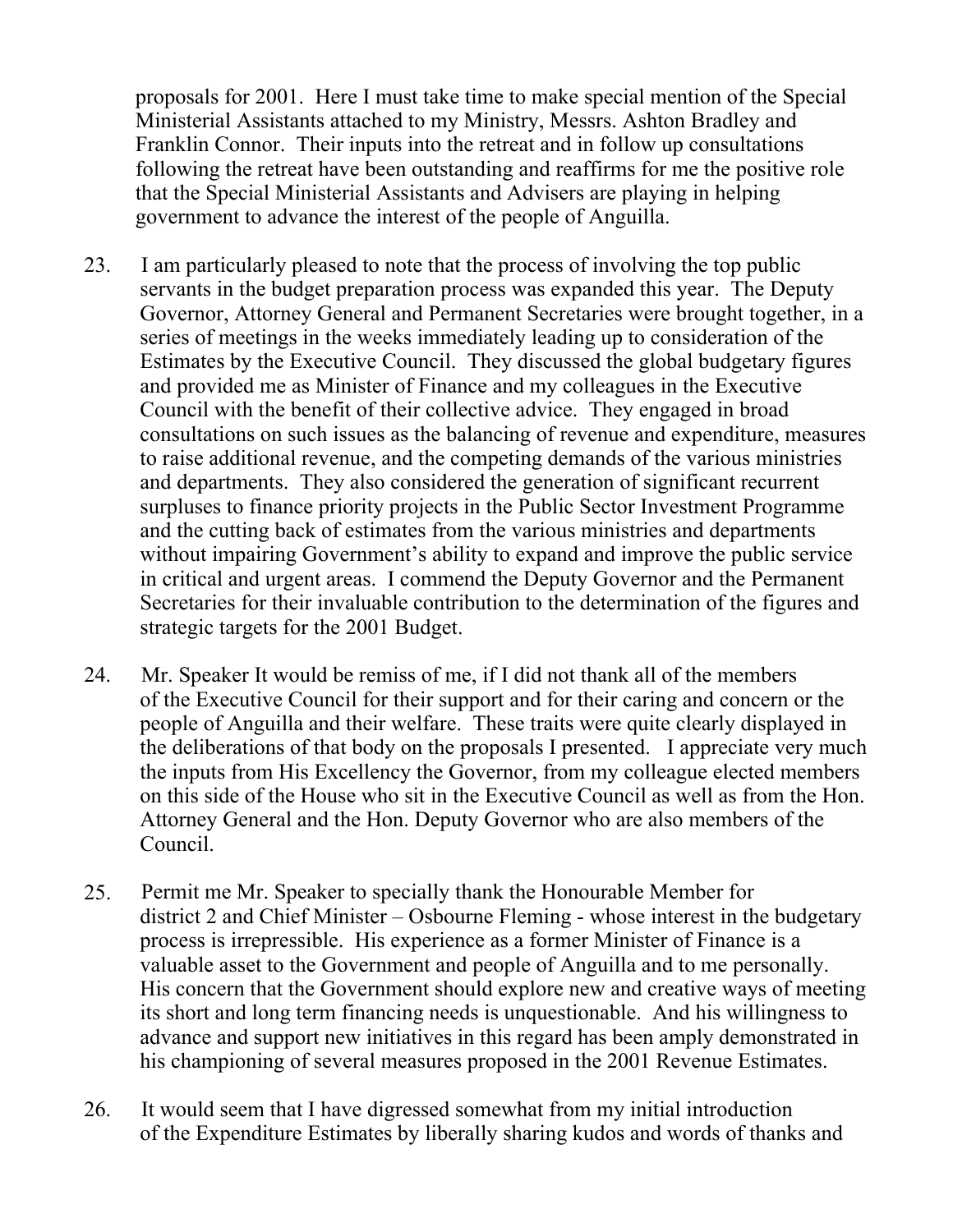appreciation to every man and his neighbour as it were. But that is the point Mr. Speaker. The proposals before this Honourable House are the result of the work of many individuals in the public sector. And ideas and suggestions have also been proffered by persons in the private sector and civil society as a whole.

- 27. The proposals represent a balanced programme, which focus on the critical and essential services that must be provided to meet not only the expectations of the Anguillian public, but also to achieve or maintain those international standards to which Anguilla is required to adhere.
- 28. The objective on the expenditure side is to maintain all services at least to the 2000 level and to expand in the priority areas as identified by the Government.

### **EXPENDITURE PRIORITIES FOR 2001**

- 29. I would like at this point Mr. Speaker to address the Government's expenditure priorities for the year 2001. I have chosen to deal with expenditure first for a very simple but profound reason. The driving motivation for raising revenue should be to meet the essential and reasonable needs of the community for public services supplied by Government, to provide for the replacement and/or expansion of the public infrastructure required to support the supply of those services, to promote and facilitate the sustainable expansion and transformation of the Anguillian economy and to put aside financial resources in the form of government reserves to meet emergency needs, to finance future capital expenditures and to support Government borrowing.
- 30. The key strategic and development priorities of the Government can be divided into two categories as follows:
	- i) priorities that will impact recurrent expenditure; and
	- ii) priorities that will impact primarily capital expenditure,
- 31. Let me turn first to those priorities whose impact will be mainly on recurrent expenditure.

### **EDUCATION**

- 32. In education, the priorities include:
	- a) The opening of Campus B of the Albena Lake-Hodge Comprehensive School (ALHCS) and continuation of the institutional strengthening and management development components of the Secondary School Development Project (SSDP);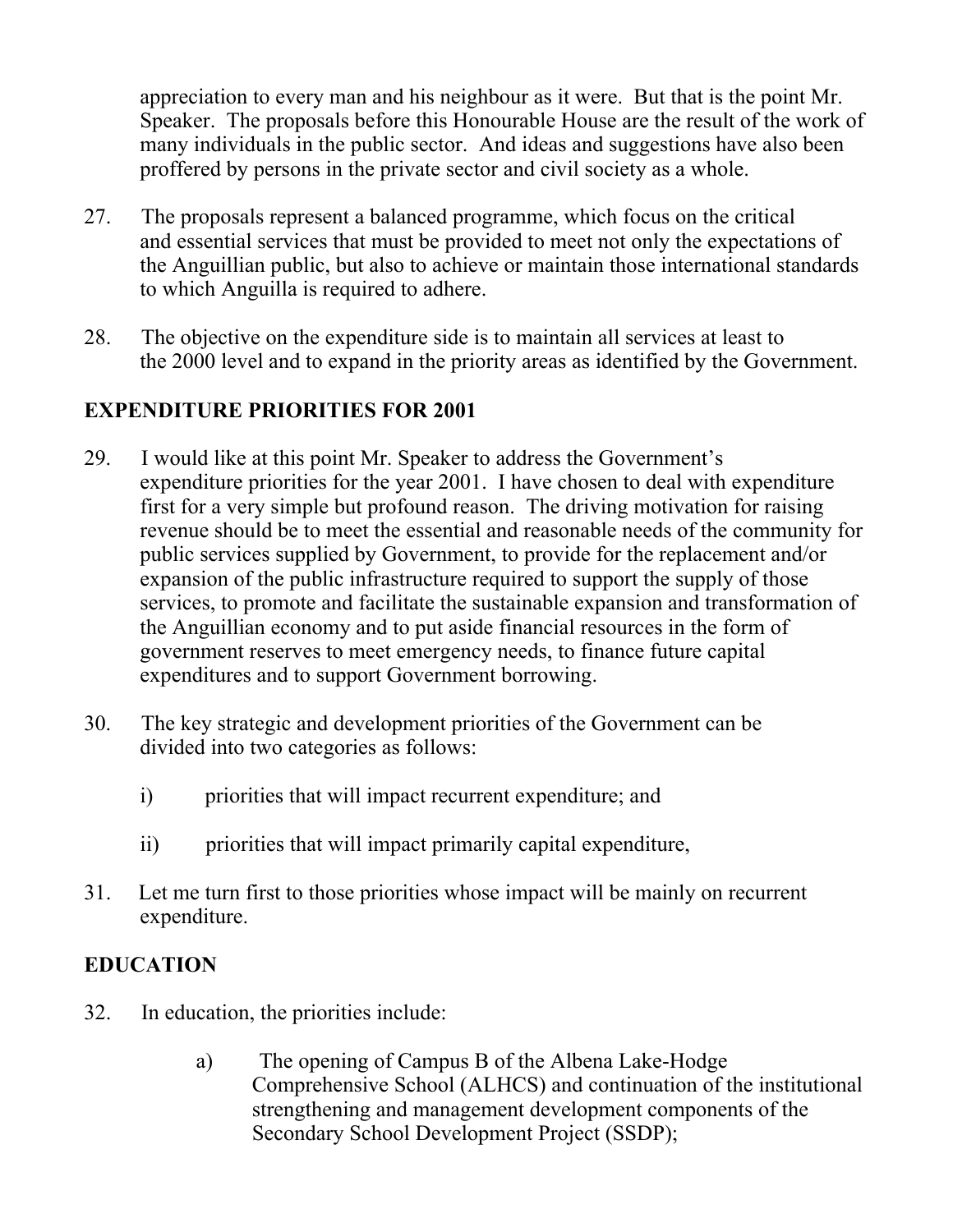b) implementation of programmes under the five year Education Development Plan including the establishment of governing boards and boards of management for the secondary and primary schools and the improvement of discipline especially at the Albena Lake Hodge Comprehensive School.

#### **MEDICAL AND HEALTH**

- 33. The focus in the Health Sector will be on
	- a) preparation of the Secondary Health Care Department, the Princess Alexandra Hospital, for conversion to a statutory health authority, under the direction of a special committee already appointed by Government to implement this policy decision.
	- b) institutional strengthening and expansion of the Primary Health Care Department;
	- c) expansion of mental health and psychiatric services;
	- d) development and transformation of the Environmental Health Section of the Primary Health Care Department; and
	- e) improvement in the coverage and quality of the solid waste disposal services.

#### **SOCIAL DEVELOPMENT**

34. The area of community services and social development has not been given sufficient attention in recent years, given the focus on education and health and other areas.

Priority will be given to:

- a) increasing access to and diversifying the range of community services provided to at risk individuals and groups in the community;
- b) expanding and strengthening juvenile care services; and
- c) expanding the sports development programme and strengthening the sports administration under the guidance of the National Sports Development Committee.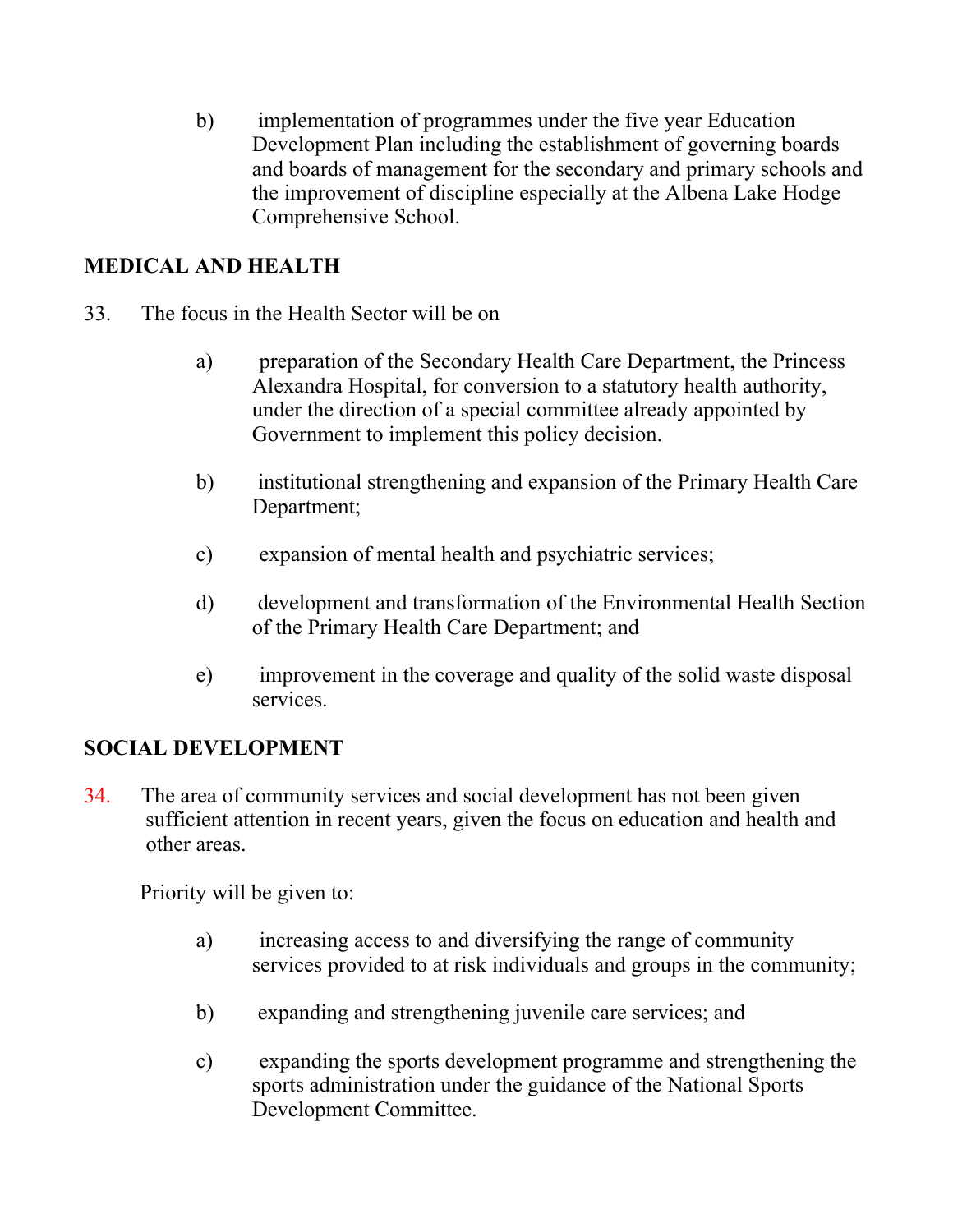### **INFRASTRUCTURE**

- 35. In the areas of infrastructure development, communications, utilities and housing the main recurrent expenditure priorities will be on:
	- i) increasing the volume and quality of road and drainage maintenance
	- ii) expanding the base of consumers with access to the public water supply;
	- iii) increasing purchases of water from the contracted private producer for distribution to consumers;
	- iv) improving administration and maintenance particularly at the seaports under a combined Airport and Seaports Department;
	- v) improving the regulation of public utilities such as electricity and telecommunications; and
	- vi) implementing the transformation of the Water Department and the Airport and Seaports Department into corporate entities for long run sustainable and autonomous financing.

#### **CHIEF MINISTER'S OFFICE, HOME AFFAIRS AND TOURISM**

- 36. The challenges in the Ministry of Home Affairs, Natural Resources and Tourism in 2001 will be considerable, even though their budgetary impacts will not be as substantial as in other ministries of Government such as Infrastructure and Social Development.
- 37. Key priorities in the Ministry of Tourism will be to:
	- 1) continue work on the development and implementation of an integrated tourism policy;
	- 2) complete a strategic marketing plan;
	- 3) prepare a product development programme;
	- 4) develop a business support programme for small local tourism enterprises; and
	- 5) prepare a medium term duty free shopping policy and strategy (in conjunction with the Ministry of Finance).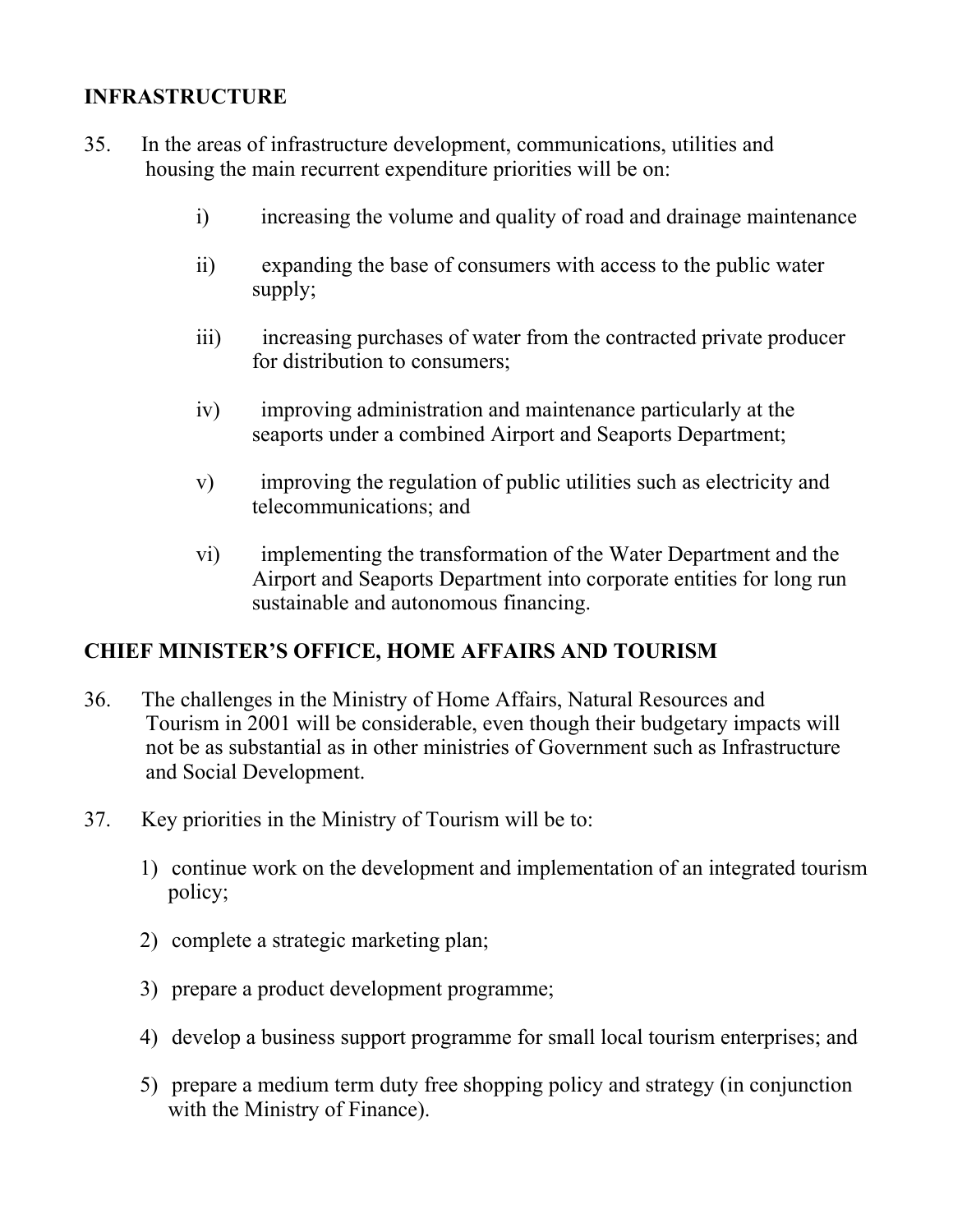- 38. We are extremely thankful to God to have been spared the ranges of hurricanes in 2000 and trust that he will keep us safe in the coming year. We hope and pray that we will enjoy a very strong tourist season and that the summer will be better than usual. This of course would translate into additional revenue from Accommodation Tax in excess of the estimate for this year.
- 39. Mr Speaker Government has received representations from local entrepreneurs engaged in restaurants and recreational activities in the offshore cays and on the beaches of Anguilla that yachts especially from St Martin/St Maarten continue to exploit our marine resources and contribute little or nothing to the economy.
- 40. Government is committed to doing something about this. Steps will be taken to ensure that visiting yachts pay all the required fees to operate in Anguilla's waters or on our beaches and offshore cays. We will also ensure that they use Anguilla businesses to supply a significant proportion of the products and services provided to their clients while visiting Anguilla, especially in the areas of food and beverage.
- 41. We cannot expect our people to pay their way to protect Anguilla's environment and develop the economy and permit excursion boats to exploit our resources without making equitable contributions to support our economy.
- 42. The same holds good for salesmen who exploit our market in Anguilla.

### **IMMIGRATION AND LABOUR**

- 43. Mr Speaker, the 2001 Estimates provide for the separation of the Immigration and Labour Department into two separate departments. I would venture to say Mr. Speaker that this move to once again manage these services as two separate departments reflects a commitment by the Chief Minister's Office to give due weight and regard to immigration and labour policy issues in shaping Anguilla's path to sustainable prosperity, without sacrificing its cultural and national identity.
- 44. The Estimates provide for the addition of human resources in both the Immigration and Labour Departments, but especially in Immigration, to enable them to increase and improve the quality of service rendered to the public. The Ministry will emphasize the revision of both labour and immigration policies in 2001. The revision of policy coupled with the increase in resources will help to ensure that the public is better served, that greater value for money is derived and that the interest of Anguilla as a whole is advanced.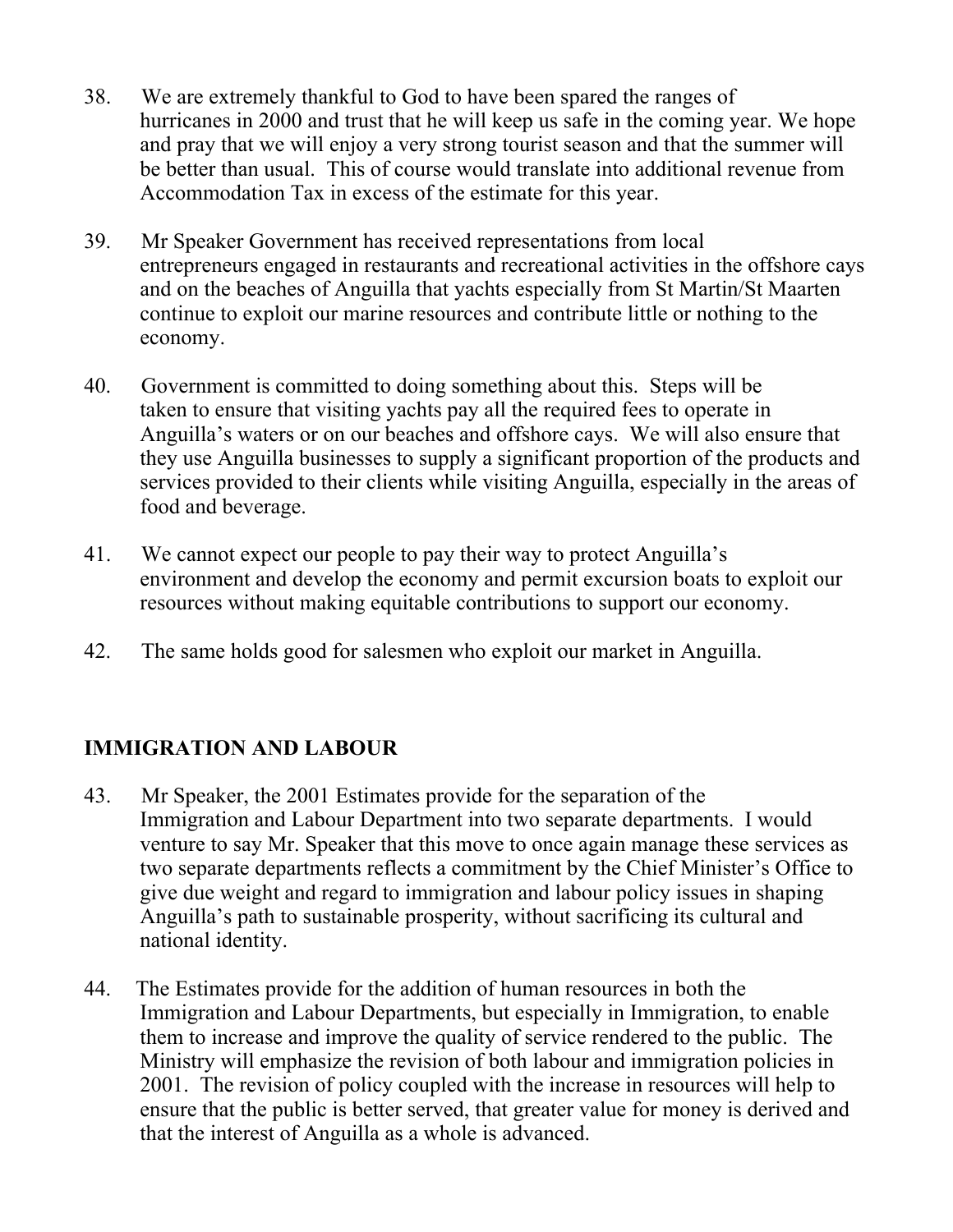### **PUBLIC ADMINISTRATION, POLICE, PRISON**

- 45. Mr Speaker the subject areas that fall under the responsibility of the Governor including Police, Prison and Public Administration. They will pursue a number of significant initiatives in 2001. And these are reflected in the increases in the allocations proposed for these departments.
- 46. Mr Speaker an increase of \$516,735 is proposed for the Department of Public Administration. This will enable Government to increase its expenditure on post secondary education and training for the Public Service and assist more deserving young Anguillians outside of the service to equip themselves to serve in Anguilla and take advantage of the opportunities both in the public and private sector. The Department will also be enabled to introduce a state of the art human resources information system (HRIS) as a special module forming part of the British funded Caribbean Overseas Territories Government Accounting Reform (COTGAR) Project commonly known as the Treasury Computerization Project.
- 47. The Department will continue with and bring to completion a number of initiatives forming part of the Public Sector Development Project, the first phase of which was completed at the end of 1998, including the revision of General Orders and the introduction of a revised performance evaluation system. The revision of Training Policy Mr speaker will also be completed.

## **PRISON**

- 48. Mr. Speaker, an increase of \$171,152 or 31.28% is being sought for Her Majesty's Prison. The actual budget would move from \$547,120 in 2000 to \$718,272 in 2001. Mr. Speaker such a significant percentage jump in the budget for the Prison compared to other departments should be reason enough for us to pause and think. While the actual figure of \$171,152 is not large compared to the large increases exceeding \$2.0 million in some departments, it represents one of the largest percentage increase of existing departments for 2001. The increase for the Social Development Department by comparison is a modest \$253,686 or 12.12 % moving from \$2,092,454 in 2000 to \$2,346,140 in 2001.
- 49. The sad truth Mr. Speaker is that the material gains of economic development seem to be accompanied inevitably by increases in crime and other deviant behaviour, necessitating increased provision for detention and expanded prison services. It is my hope that the strengthening of the Prison Service will not merely reflect the fact that the total population of the prison is expanding and that additional personnel are needed just to maintain existing operating levels but also Mr speaker that the Prison is increasing its focus on the development of a professional cadre of Prison Officers, whose impact will be evidenced by the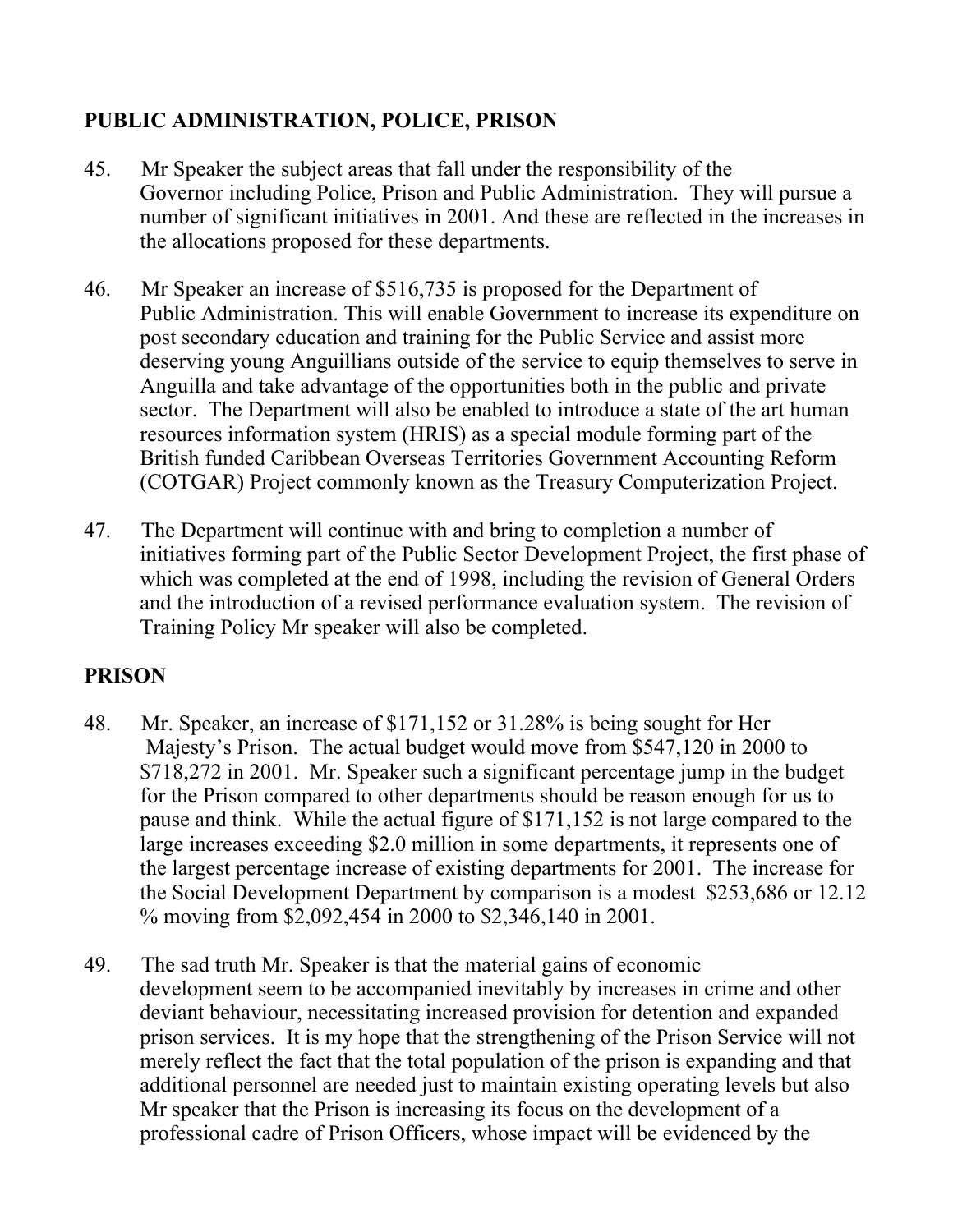successful rehabilitation of inmates into society as productive citizens.

### **POLICE**

50. A modest increase of \$288,478 or 7.3 % is also anticipated in the budget for the Royal Anguilla Police Force. The increase will enable the Force to expand its training programme as a result of providing \$158,000 for training in its budget. The Force in addition will be able to access training from the training vote managed by the Department of Public Administration.

### **JUDICIAL DEPARTMENT**

- 51. Mr. Speaker, the Judicial Department has benefited from the provision of New and much improved office and court facilities. In 2001 the modernization process will involve the updating of the system and operating procedures of the Eastern Caribbean Supreme Court, through the computerization of the administration of cases and the other functions of the Registry of the Court. The computerized procedures will necessitate additional staff trained in the operation of the system. As a result, provision is being made for an additional three members of staff to enable the Department to adequately handle the case management system.
- 52. The biggest component of the increase in the budget for the Judicial Department will be in Subscriptions, Contributions and Subventions moving from \$120,000 in 2000 to \$560,000 in 2001 an increase of \$440,000 of 376 % to cover Anguilla's contributions to the Eastern Caribbean Supreme Court. This increase is necessary to meet past due contributions to the Court, which were inadvertently overlooked over the past several years and to meet current contributions due in the year 2001.

## **MINISTRY OF FINANCE AND ECONOMIC DEVELOPMENT**

- 53. Mr Speaker the Ministry of Finance and Economic Development will be placing emphasis in 2001 on the following initiatives with impacts on recurrent expenditure:
	- a) completion of the Treasury Computerization Project;
	- b) institutional strengthening and development of the Information Systems and Technology Unit and its establishment as a separate department;
	- c) development of Internal Audit and its establishment as a separate department reporting to the Deputy Governor and an Internal Audit Committee;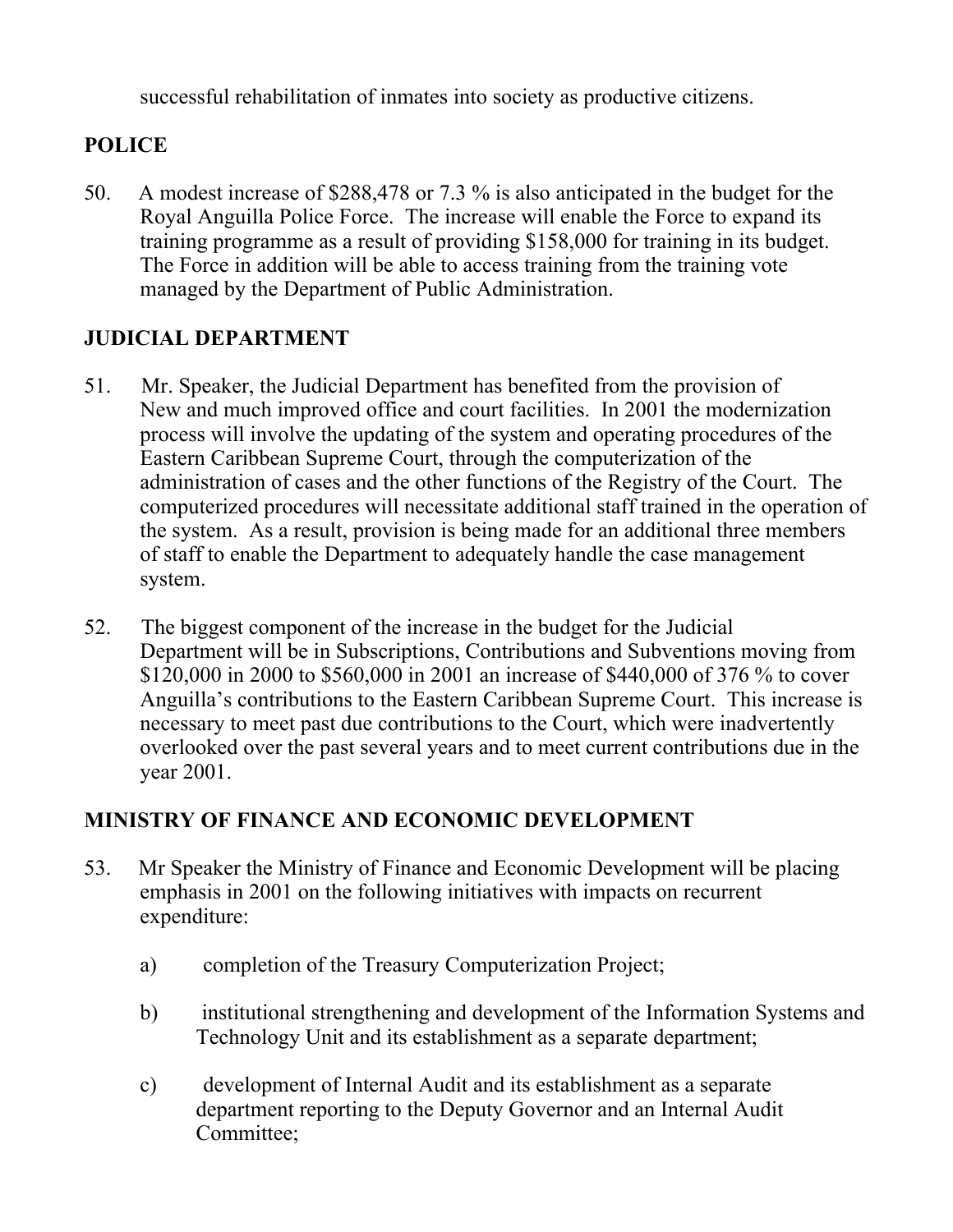- d) institutional strengthening and development of the Statistics Unit, implementation of the 2001 Population Census and conduct of a survey of living conditions and assessment of poverty in Anguilla;
- e) improvement in the project planning and economic planning capacity of the Ministry;
- f) strengthening of the financial management and budgeting process;
- g) strengthening of the administration of trade and commerce, business licensing and business development; and
- h) improving the collection of taxes
- 54. The consequences of these initiatives include expansion of the Government's financial and economic management capacity and improvement of the mechanisms of accountability. They also include efficiency improvements and increased value for money. They will enable the Government to make greater use of information technology and to implement e-government solutions.

### **THE GENERAL SITUATION**

- 55. Mr Speaker I have not touched on each and every Department. That would be too long and would surely leave everyone snoring by the time I have finished. I sought merely to highlight a number of key areas of focus, directly related to the proposed recurrent expenditure increase. The fact that some departments may not have been specifically mentioned is not to be regarded as a reflection of their lack of significance. In those departments the minimum objective will be to maintain service in 2001 at the same level as in 2000.
- 56. The maintenance of current levels of some Government services and the expansion and improvement of others as planned by the various ministries and departments require in my best judgement Mr. Speaker total Recurrent Expenditure of \$88,082,466 in 2001.

### **LOCAL CAPITAL EXPENDITURE IN 2001**

57. Mr. Speaker I will turn quickly to the Government's public sector investment priorities for 2001, which will have the greatest impact on capital expenditure. Without doubt, Mr. Speaker the expansion and development of Wallblake Airport heads the list. Significant provision is being made to enable the process of land acquisition and compensation for land and buildings to be substantially advanced in 2001 in order to facilitate the start of construction as early as possible in 2002.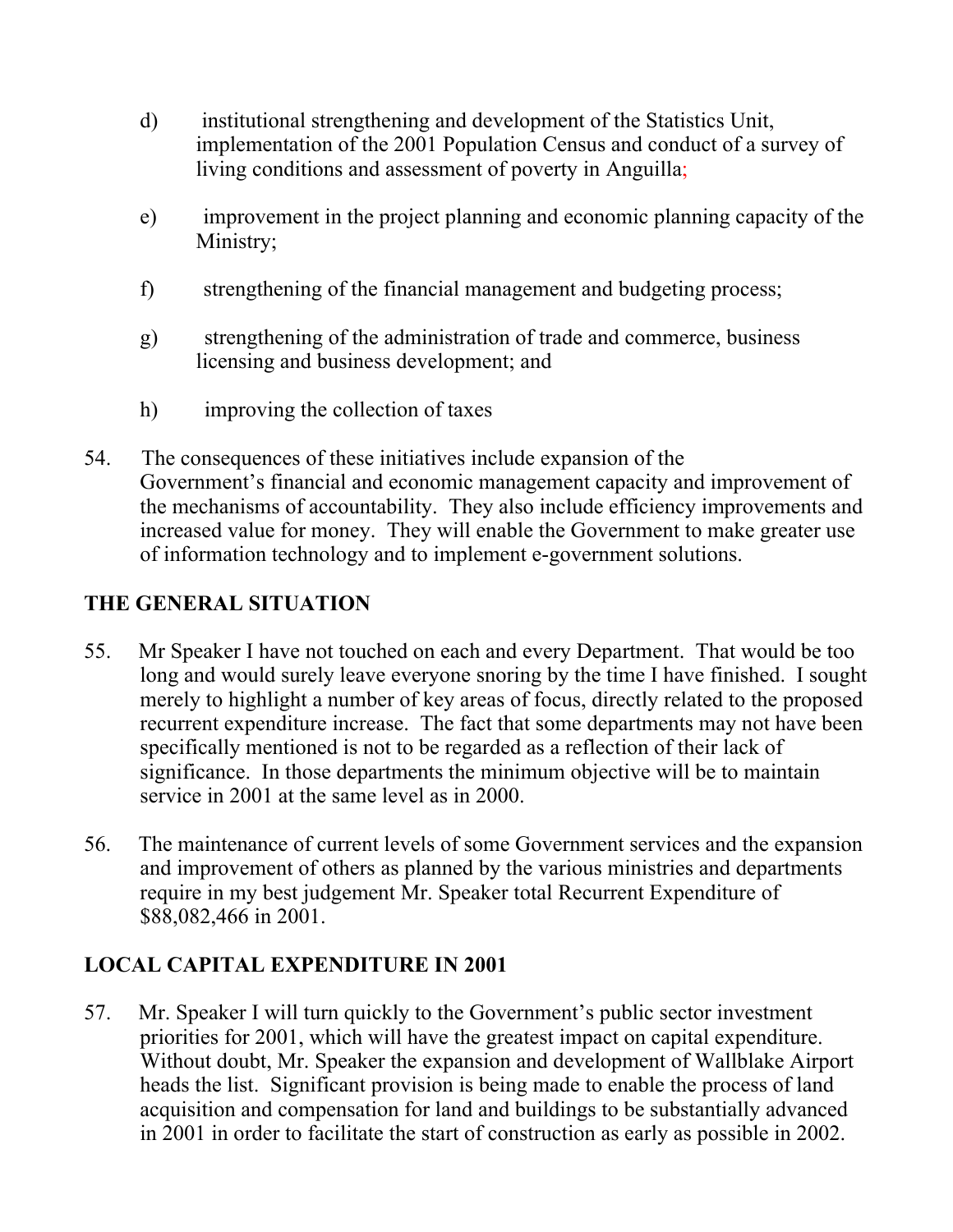- 58. The continuation of the road improvement and development programme is the second priority of the capital budget. In 2000, 100 per cent of capital expenditure on road development, some \$5.0 million overall, has been incurred as local capital expenditure. Most of this expenditure was financed with part of the proceeds of a capital budget loan from the National Bank of Anguilla and the Caribbean Commercial Bank. For 2001 Mr. Speaker, funding for road improvement and development will come largely from external sources. Government has raised a loan from the Caribbean Development Bank of some EC \$10.0 million (US \$3.7 million) to finance improvements to roads damaged by Hurricane Lenny. This project will commence in the second quarter of 2001.
- 59. A further \$5.0 million in grant funds from the European Development Fund (EDF) will become available in 2001. European Commission officials have advised that the financing plan for the construction of the Blowing Point to Little Harbour (Development) Road should be approved by the European Commission by the end of March 2001 and construction should commence round about the middle of the year.
- 60. The European Union is the only source of public sector grant funding that Will be accessible to Anguilla over the next few years. I wish there were other sources but regrettably that is the reality of the international aid situation today.
- 61. Capital expenditure on road improvement amounting to at least \$15.0 million will therefore be largely financed from external sources in 2001 and 2002 if necessary. The local capital expenditure allocation for the Ministry of Infrastructure is \$4.05 million.
- 62. The second largest allocation for Local Capital Expenditure for 2001 is to the Ministry of Finance a figure amounting to \$1.725 million. This is to cover capital expenditures ranging from purchases of vehicles and equipment for all ministries and departments, to renovation of government buildings and plant as well as financing capital projects specific to the Ministry of Finance such as local counterpart financing for the Treasury Computerization Project.
- 63. \$1,401,000 is being allocated for capital expenditure in the Ministry of Social Development to cover priorities in medical and health, social and community development and sports development.
- 64. Total local capital expenditure is estimated Mr Speaker at \$7,326,000. This is local capital expenditure. The bids submitted by the ministries for capital projects ran into many more millions than this modest amount for which this House is being requested to make provision. The amounts have not been broken out into specific subprojects at this stage because Ministries would need to revisit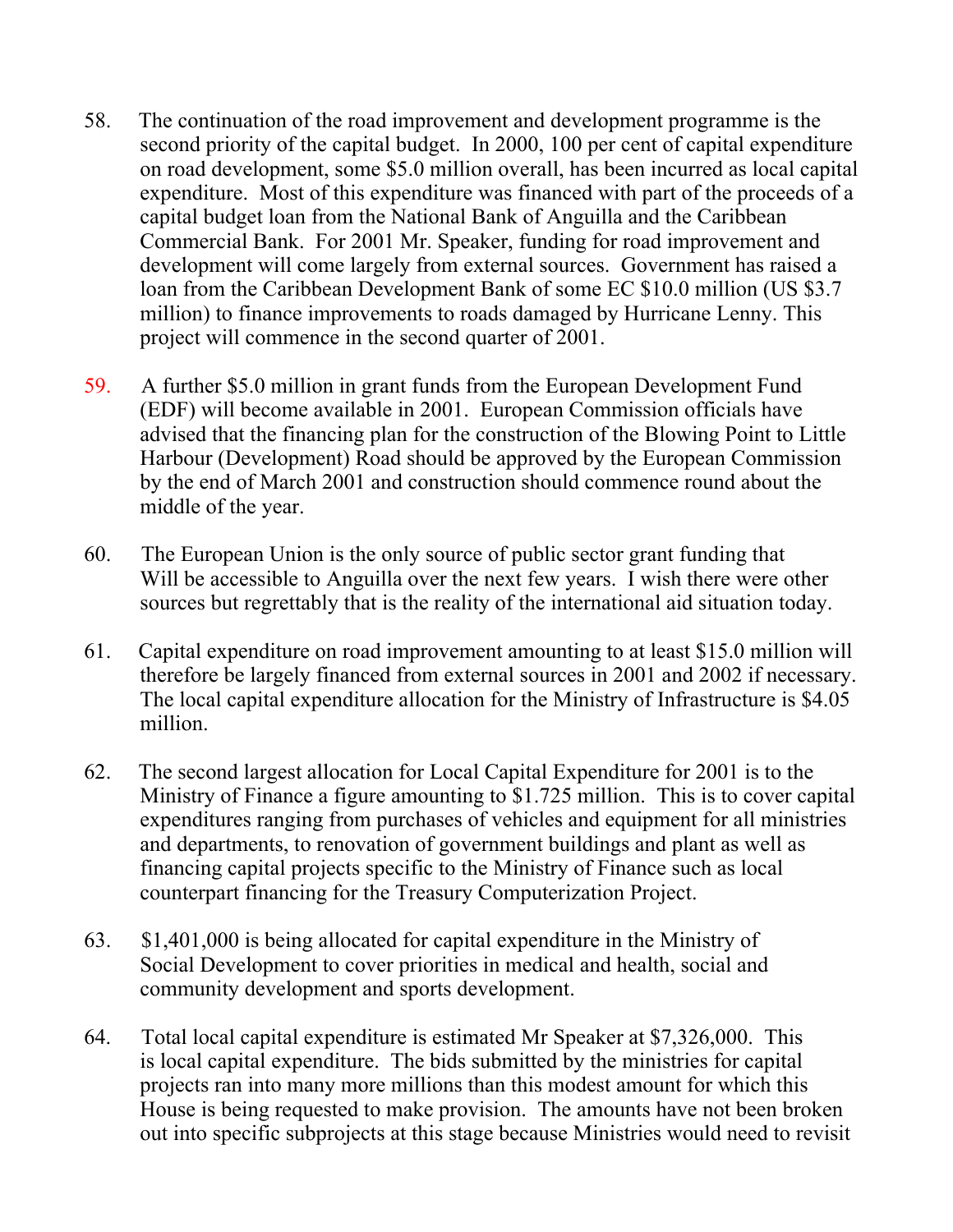their priorities and adjust their plans to best utilize the available funding. They will be required to submit priority lists of proposals for use of the capital expenditure allocations for the approval of the Ministry of Finance. They will be required also to submit memoranda on each approved project in their priority lists before authorization to incur expenditure will be given. In this way control will be exercised to ensure that the limited local capital budget is allocated to projects of the highest priority.

- 65. The 2001 Estimates provide for the financing of the 2001 capital budget out of surpluses of revenue over recurrent expenditure unlike in the present year when Government had to resort to a capital budget loan of \$6.0 million, raised in equal proportions from the Caribbean Commercial Bank and the National Bank of Anguilla.
- 66. The sum of \$88,082,466 in recurrent expenditure and \$7,326,000 in local capital expenditure gives a total of \$95,408,466. I am proposing that we spend this amount to provide for the public services of Anguilla in 2001 and to upgrade and add to our national infrastructure. We do not intend to borrow to raise any of the revenue to meet these expenditures. In fact as a core fiscal policy objective we are required to adhere as closely as possible to the balanced budget principle without resort to borrowing to fund the local capital budget. We were able to obtain the approval of Her Majesty's Government for the local capital budget loan in 2000 because of the recognition that Hurricane Lenny had severely impacted Government's fiscal position in 2000. At the same time Government would have to continue to implement long-term infrastructure rehabilitation measures and expand infrastructure to meet the requirements for long term growth of the economy.
- 67. Mr. Speaker, this brings me to the most challenging part of the budget exercise, that is the raising of the revenue required to meet the expenditures discussed so far and deemed to be necessary to maintain and improve the delivery of the public services to the Anguillian populace.

#### **THE 2001 REVENUE ESTIMATES**

68. Mr. Speaker, the 2001 budget exercise has brought home powerfully to all those who have participated in it, the urgency and necessity for the people of Anguilla to foot the bill themselves, as it were, in providing for the annual financial requirements to run the Government services. We delude ourselves Mr Speaker if we think that the world is still very generous and development aid grants are still out there to be accessed. The international community has moved away from providing grant support to developing countries, both large and small, that have reached a significant level of economic welfare as measured by economic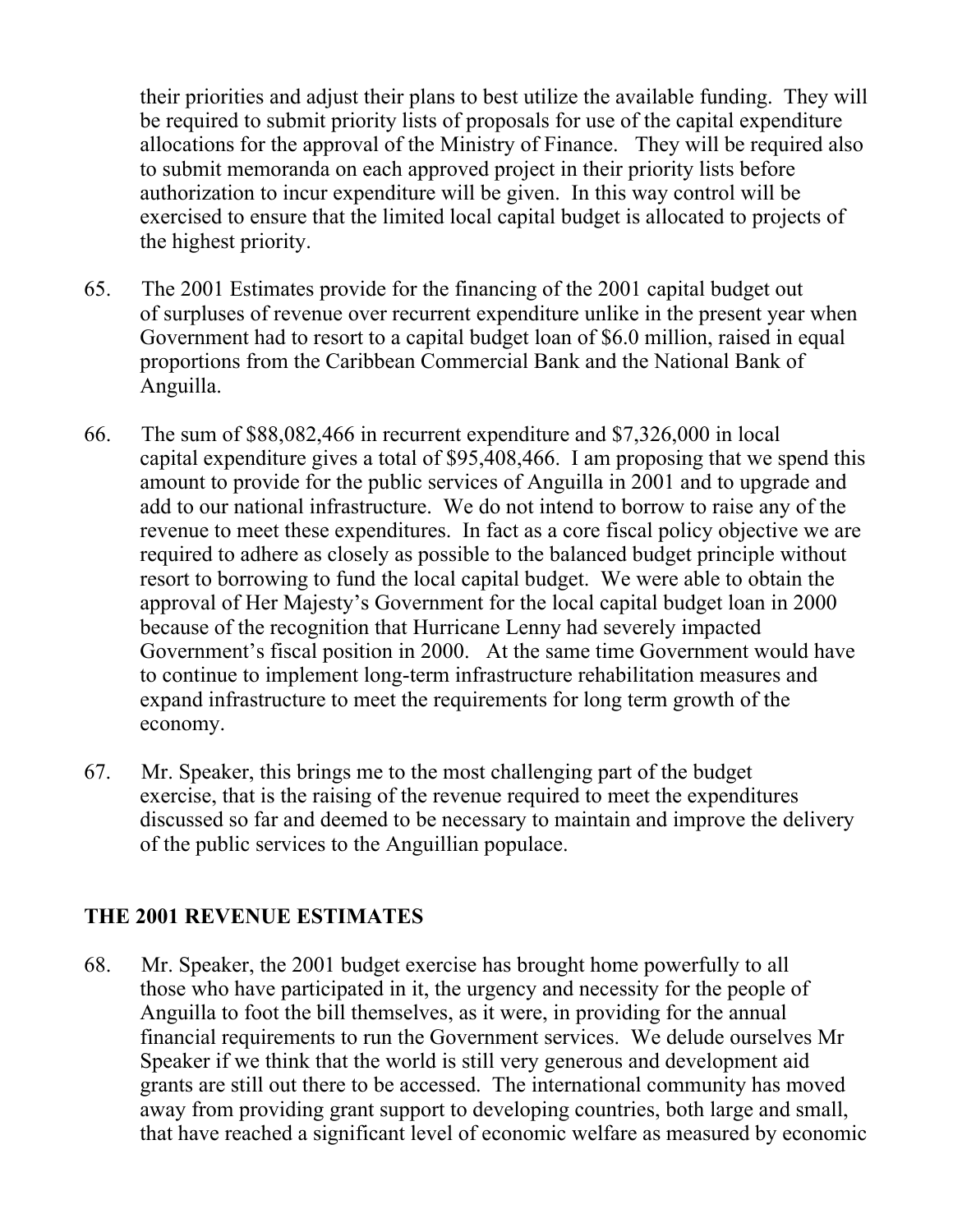indicators which overemphasize per capita Gross Domestic Product (GDP) and ignore structural and social factors.

- 69. The focus of the advanced countries Mr Speaker is now on supporting poverty reduction among the world's poorest nations. It does not matter how the advanced countries are grouped, whether as the seven largest industrial countries, the G7, or as the Organization for Economic Cooperation and Development (OECD) or in major trade and economic blocks such as the European Union, poverty reduction wherever you go Mr Speaker is now their watchword.
- 70. This policy change has also been adopted by the United Nations and its various development institutions, such as the World Bank and the United Nations Development Programme (UNDP).
- 71. The message is clear Mr Speaker we have to pay our own way, starting now.
- 72. The developed countries have made poverty reduction the core objective of their bilateral aid programmes as well as their regional aid programmes. This is reflected in the Strategic Country Programme agreed between Anguilla and Her Majesty's Government that caters essentially for capacity building and institutional strengthening in the Anguilla Public Service and does not include any commitment at all to assist in providing grant financing towards actual construction of any of the major infrastructure projects of the Government of Anguilla.
- 73. The writing is on the wall we have to pay our own way.
- 74. Can we borrow our way out of the current development challenges Mr Speaker? Prudent Government means that we have to develop and implement a borrowing policy and plan that is responsible and affordable and does not mortgage the future of succeeding generations to the repayment of loans which they did not incur and cannot afford.
- 75. Moreover, Mr Speaker, so long as we maintain our constitutional ties with Britain, they will insist on transparency, responsibility and accountability in financial management especially in borrowing, if only because they carry a burden of contingent liabilities for the loans raised by Overseas Territories. We are enjoined therefore to develop borrowing policy guidelines that would enable us to use borrowing to advance Anguilla closer to the achievement of sustainable development. Even so Mr Speaker loans have to be paid. To meet our loan repayment obligations the necessary revenues will have to be raised from within our economy.
- 76. There should be no doubt that we are being called on to provide from our own resources, the revenues required to directly finance our development and to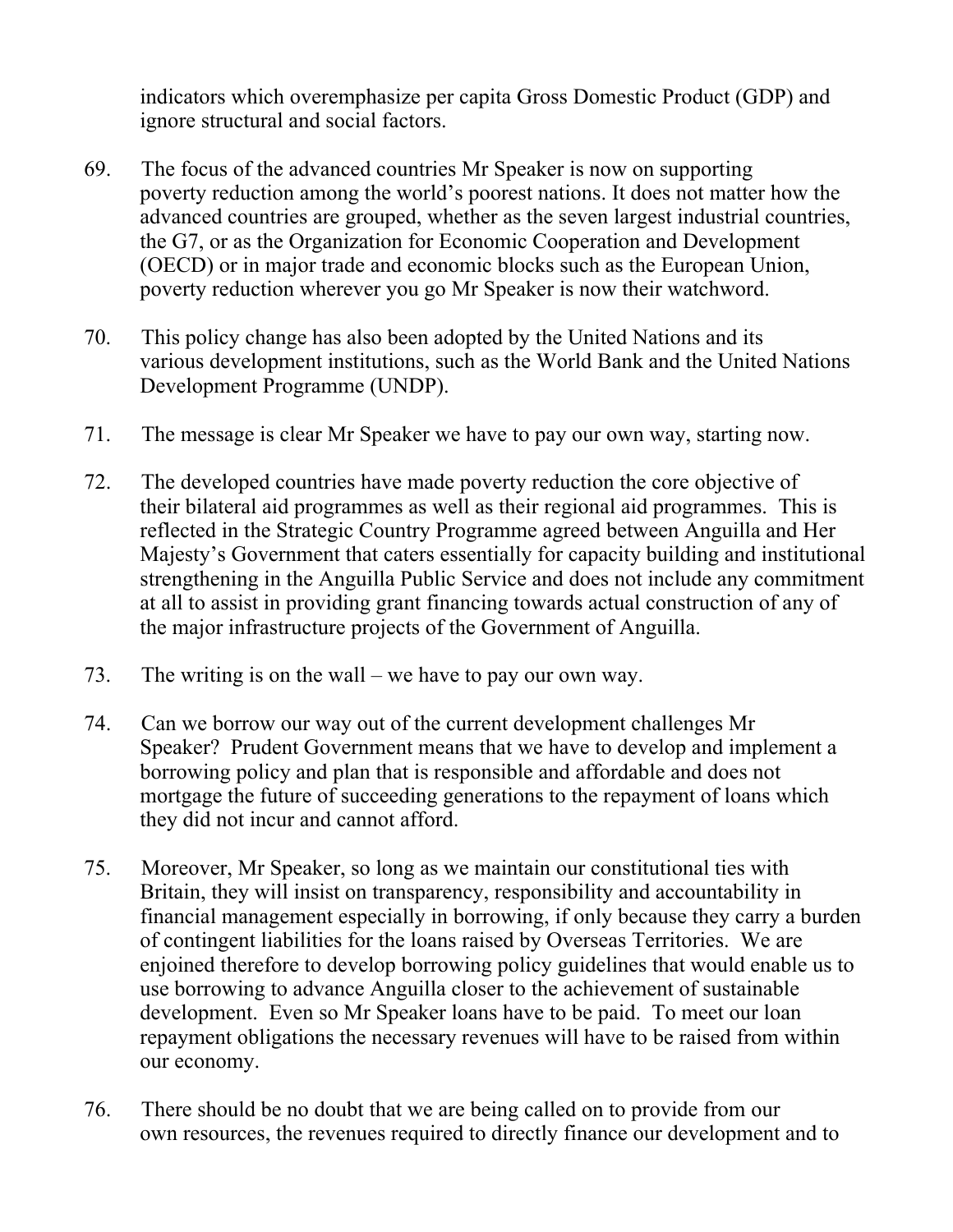finance the repayment of loans raised to help pay for projects. It comes down to nothing less than paying our own way.

- 77. Mr. Speaker there is only one sure and low risk way for a person to pay his own way. He has to dip into his pockets and find the money, earned from hard work. If he borrows he is merely postponing the time when he will have to dip into his pocket and spreading out the period during which he has to make good on repayment. And we all know how much we would rather not pay the interest cost on a loan which can be a very substantial sum over the life of the loan.
- 78. It is no different with running the Government. The end users of the public services, whether these services are law and order and security, health and education or business regulation, pay for these services through the taxes, licenses, fees and charges levied by the Government. If we are to pay our own way we must dig deeper into our pockets. Indeed we have no choice seeing that development grants have all but dried up.
- 79. Self-reliance is one of the character traits that accounts for the survival and growth of the Anguillian community over the centuries leading eventually to the economic, social and political transformation that has been achieved over the past 33 years and particularly the last 20 years on the economic front. The call to pay our own way is a call for us to return to and wholeheartedly embrace self-reliance. It is also a call for self-sacrifice.
- 80. Self-sacrifice is another trait that served our forebears well. They knew how to postpone the fulfillment of immediate desires so that they could have greater satisfaction later. Their reputation for saving was born out of their commitment to self-sacrifice so that they and their children could have something better in the future. Self-sacrifice Mr Speaker also meant that they were always willing to give up some of their individual desires in favour of the interest and the good of everyone in their family, village or entire island community. We have to call on this spirit of self-sacrifice for the common good as we face the challenge of generating the finances from the people and businesses of Anguilla to meet the recurrent and development needs of the Public Sector.
- 81. It would be well to note Mr. Speaker that Government Services in 1999 according to the National Accounts Statistics accounted for 13.57 % of Gross Domestic Product (GDP) at factor cost in constant prices contributing a net amount of \$25.4 million. By comparison the Construction Sector contributed \$29.92 million, Banking and Insurance \$23.97 million and Hotels and Restaurants the largest share, \$59.1 million. Government Services was therefore the third largest contributor to GDP behind Construction with 16.22 % and Hotels and Restaurants with 32.03 %. Government Services has rivaled Construction over the years as the number 2 and number 3 contributors to GDP. Some years Government Services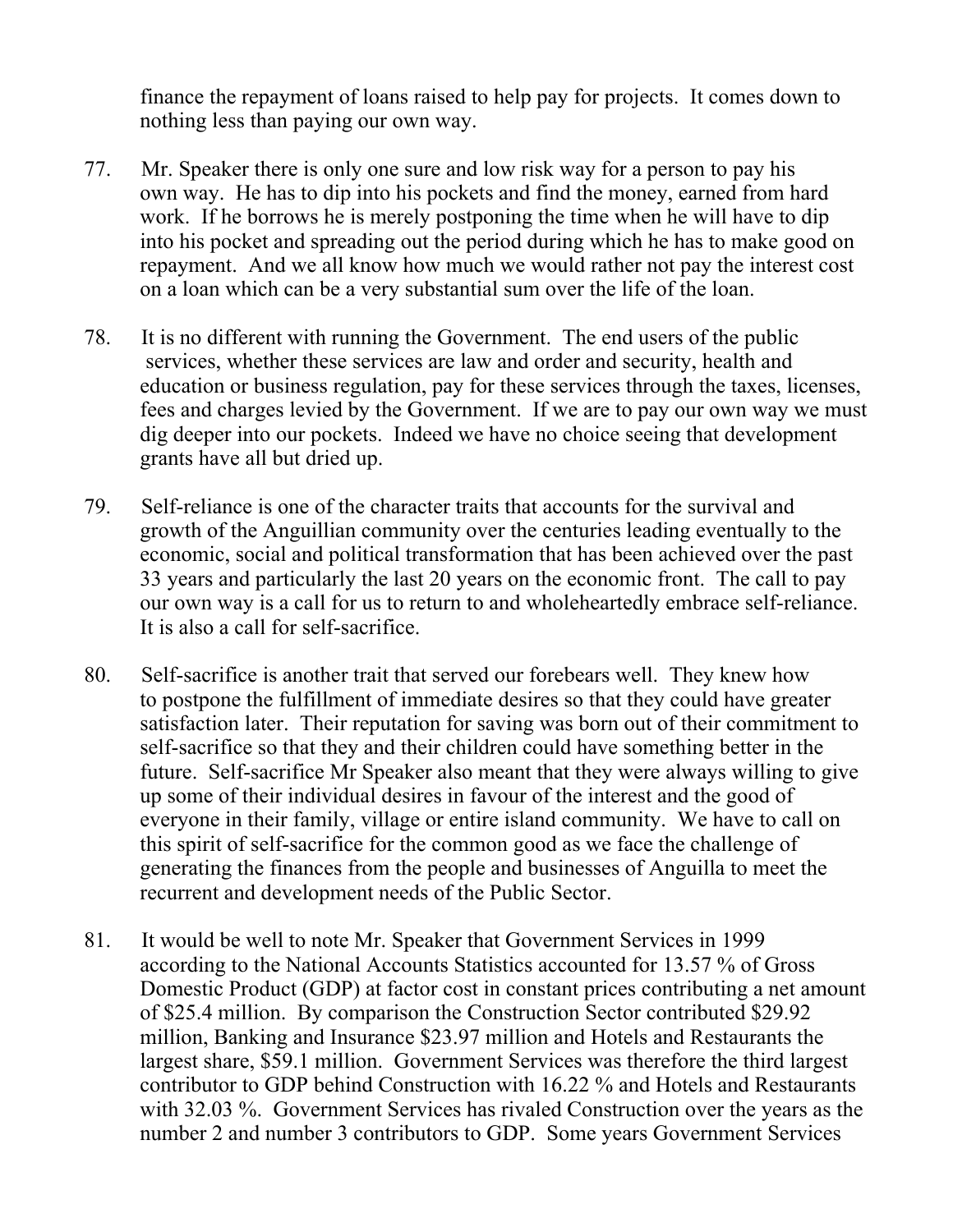has been the second largest contributor and in other years it has been the Construction Sector.

- 82. I am mindful therefore of the expansionary impact of the Government budget on the Anguillian Economy and the added importance of having an activist fiscal policy rather than a passive policy stance. The expansion in the budget proposed for 2001 should therefore have a very positive impact on the economy and should be reflected in the 2001 GDP Estimates when they are prepared in 2002.
- 83. Government's critical role however is economic and financial management and the promotion and facilitation of sustainable development. To do this effectively we require adequate resources. Hence, we have to propose a number of revenue measures, which we deem to be modest, in order to increase the contribution required from the people of Anguilla. At the same time, we have calculated that a number of fees based initiatives geared to clients in the rest of the world, notably the domain name registry will begin operations early in 2001 and it is expected to generate substantial revenue.
- 84. This domain name registry has taken more time to be established than earlier anticipated. At this time the servers for the Anguilla location at the Information Systems and Technology Unit have been installed as well as at locations in the USA and Singapore. The marketing plan has been developed and ready for roll out. I am extremely optimistic that this project will generate substantial revenues in 2001 and probably exceed our budgetary estimates.
- 85. Some of the additional revenue required will derive from improvements in tax collection and from expansion of supply of products and services, notably increased production and sale of water. Additionally, a number of special initiatives have been included in the revenue plan relying on a fresh and creative approach to revenue raising, taking account of the broad range of short and long term options open to the Government.
- 86. The summary, Mr Speaker, of Recurrent Revenue Estimates for 2001 shows projected total revenue of \$97,538,600. The figure approved for 2000 was \$75,923,000. We anticipate an increase therefore of \$21,615,600 or 28.47 %. By comparison, total Recurrent and Capital Expenditure is \$95,408,466. We are therefore projecting an overall net surplus of \$2,130,134. This surplus would be used to build up reserves to be used in the event of national emergencies such as hurricanes, to serve as a fund for helping to retire long term Government debt and to help finance future public sector investment projects. To this end Mr. Speaker, Executive Council recently agreed to set aside a sum of \$250,000 at least each quarter into a reserve fund.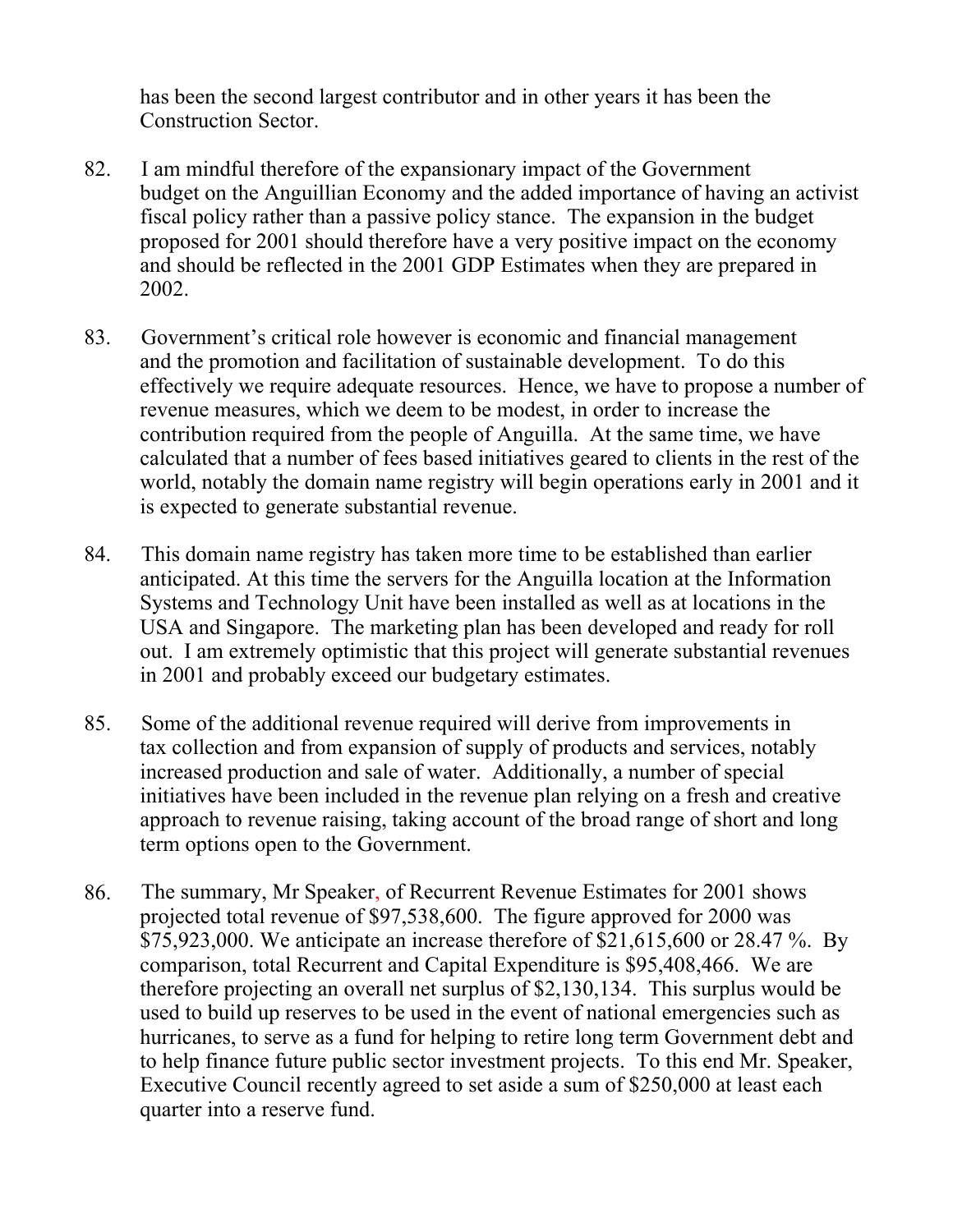87. This small step represents significant self-sacrifice on the part of the Government on behalf of the people so that Anguilla can be placed in a stronger financial position with significant reserves built up over the medium term. Government proposes Mr Speaker to set aside increased amounts in the years following, barring any hurricanes or any other natural disaster. This will considerably strengthen our borrowing capacity as we address the expansion of Wallblake Airport, seaport development and continuing improvement and expansion of the road network.

#### **TAX REVENUE MEASURES FOR 2001**

- 88. Careful consideration has been given to various ways of financing the proposed expenditures for 2001. Government finally decided on a combination of increases to a number of taxes, fees and charges and the adoption of a number of short term and longer-term strategies to generate the required revenues.
- 89. The following Mr Speaker are the main adjustments in taxes fees and charges that are proposed in the year 2001:
	- i) Accommodation Tax

an increase by 2 percentage points from 8 % to 10 %.

ii) Import Duty Alcohol

an increase in the specific tax from \$10.00 to \$20.00 per gallon.

iii) Import Duty Gas and Fuel

an increase of \$0.50 per gallon

iv) Business and Professional Licenses

increases in the fees for the various categories listed in the schedule and new additions to the schedule of trades, businesses, occupations and professions.

v) Drivers Licenses

increases in the fees for temporary, annual and multi-year drivers licenses ranging from a 233 % increase for temporary licenses to 90 % for three-year licenses and 78 % for annual licenses.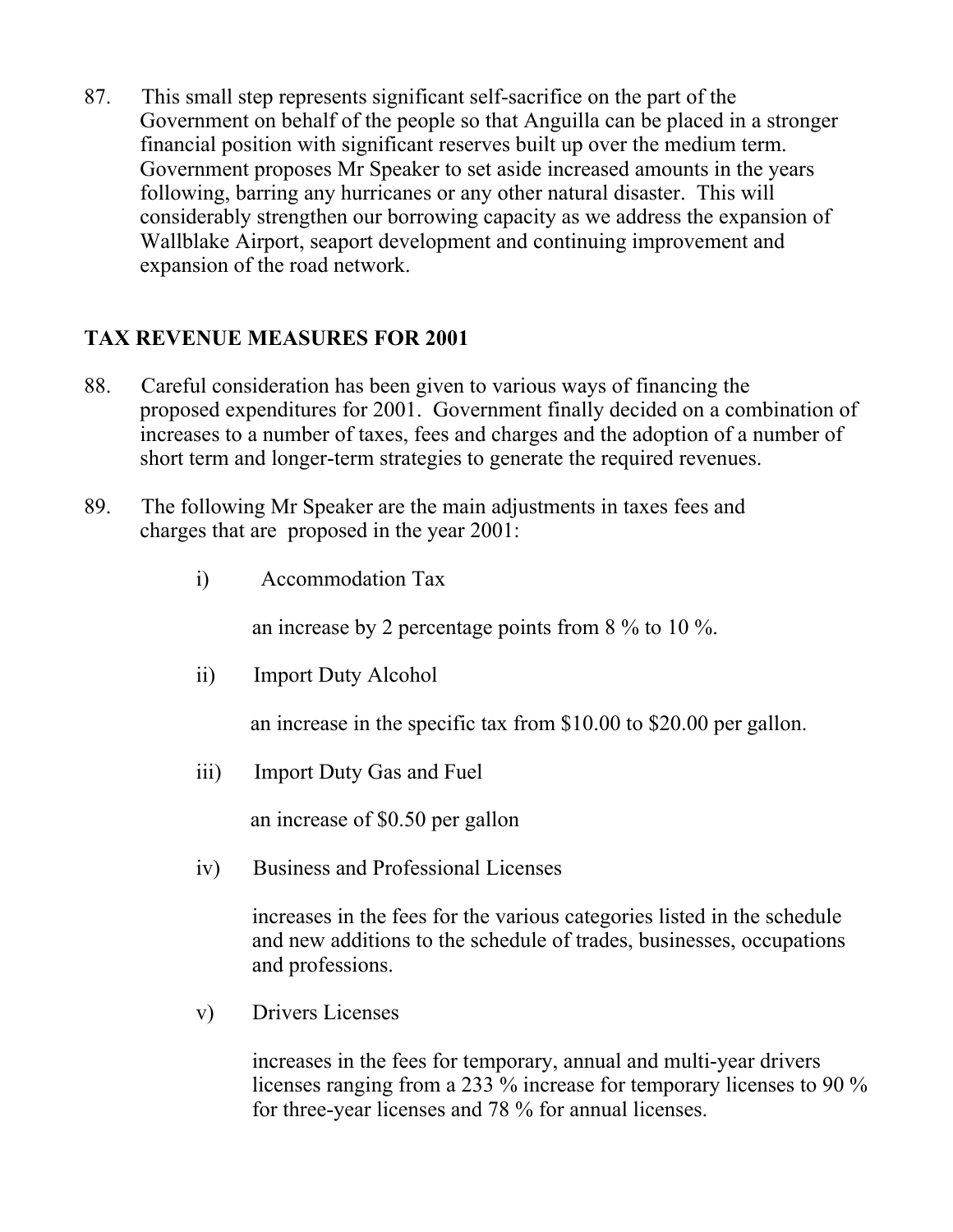vi) Motor Vehicle Licenses

an average of 50 % increase for cars and small capacity vehicles with higher rates of increase for large capacity vehicles that do most damage to the road network.

- 90. Adjustments are considered for a number of other fees and licenses affecting businesses, occupations or professions not covered by the business licensing law. These, Mr. speaker are not major and will be covered fully when the House goes into Committee.
- 91. I must comment in particular on the increase in Motor Vehicle Licenses and I must stress Mr Speaker that there will be no increase in the duty on the import of vehicles. The upgrading and maintenance of our road network is an expensive process to which Government is committed. However it is absolutely necessary that all road users contribute to the expansion, upgrade and maintenance of the road network through the payment of realistic vehicle licenses. In particular heavy vehicles, which do most damage to our roads will be required to pay more. And we intend to include a fee for the moving of trailers on the roads, as is the case in other countries. It must be emphasized that the increased contribution from motor vehicle licenses will be more than offset by savings on wear and tear and maintenance of vehicles as a result of the improved quality of our roads.

#### **INCREASED EARNINGS OF GOVERNMENT DEPARTMENTS**

- 92. Mr. Speaker, the earnings of Government Departments are projected to increase by \$5,089,900 from an estimate of \$14,739,200 in 2000 to \$19,829,100 in 2001 or an increase of 34.53%. The revised estimate for 2000 is \$7,296,850. The main sources of this major shortfall in earnings for 2000 is the delay in implementation of the domain registry project and the problems with water distribution and billing compounded by the flooding of the Water Department caused by Hurricane Lenny and other factors.
- 93. A shortfall of \$2.0 million is expected in revenue from the sale of water out of an estimate of \$3.0 million in 2000. None of the \$4.0 million estimated from domain name registrations will be realized. Between these two revenue items \$6.0 million out of the expected total shortfall of \$7,442,350 will be accounted for. In both cases the problems of 2000 are well on the way to rectification early in 2001. On this basis Mr Speaker earnings of \$7.5 million for water sales and \$4.0 million for Domain name registrations have been included in the Earnings of Government Departments for 2001. The increase in the figure for water sales from \$3.0 million to \$7.5 million also reflects a substantial increase in the supply and sale of water on the basis of an agreement just recently signed with Ionics-Aqua Design to increase its sales to Government from 500,000 gallons to 750,000 gallons daily in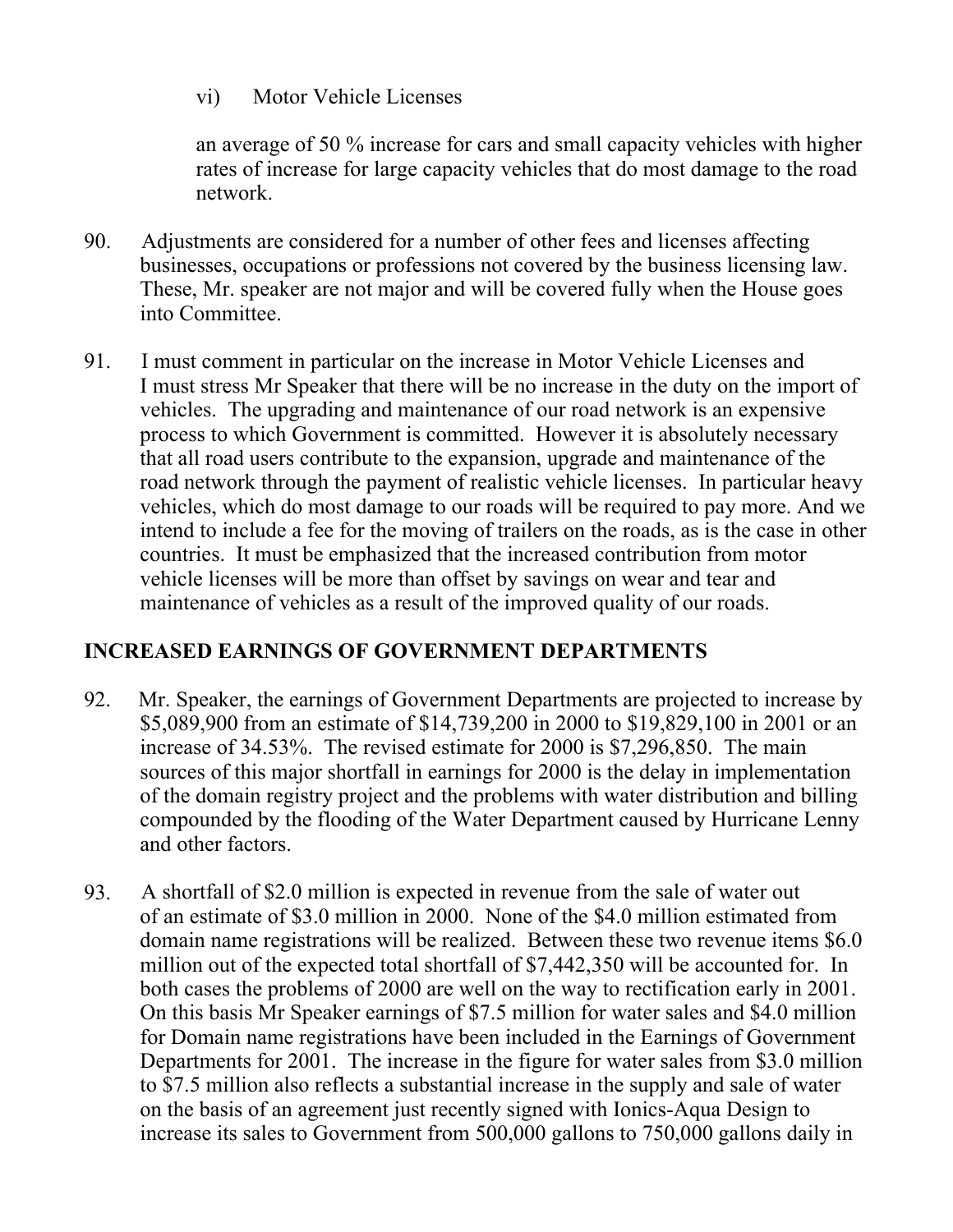2001.

- 94. The exclusion of the \$11.5 million from water sales and the domain registry combined leaves a total of \$8,329,100 to be earned from the sale of other services. The estimates for earnings from the Financial Services Department have been conservative and could very well be substantially higher. But out of an abundance of caution we have chosen to be conservative having had experience of the marketing challenges and the negative impacts of the various international financial services related initiatives over the past two years.
- 95. The projected increase in Earnings of Government Departments though large Is realistic. The good thing is that no increased burden will be placed on the people in realizing the revenue from sale of water, domain name registrations and company registrations. Modest increases are being considered for some of the other fees included in the Earnings of Government Departments but these will affect the direct users of these services.

### **MISCELLANEOUS**

- 96. Mr. Speaker, I stated earlier that we have been challenged to find new and creative ways to generate additional revenue on a short to medium term basis, to provide the finances required meeting our budgetary objectives. This is particularly important as we commence the transition to a situation where we will achieve sustainability in Government revenues and be able to truly pay our own way.
- 97. The work commenced by the Revenue Task Force on Property Tax and Accommodation Tax under the leadership of the Special Ministerial Assistant, Mr. Ashton Bradley will be broadened in 2001 to improve collection in other areas. Emphasis will also be placed on planning the reform of the Property Tax system to generate a meaningful level of revenue comparable to amounts raised in economies of similar size in the region of the order of \$4.0 to \$6.0 million annually. Further improvements in the administration of Accommodation Tax is also a major imperative of the Ministry of Finance in its drive to improve tax collection.
- 98. I wish to draw your attention Mr. Speaker to two new revenue subheads in 2001 under the revenue head Miscellaneous. The first is entitled Proceeds of the Sale of Anglec Shares from which an amount of \$6.0 million is estimated to be raised. Government is fully committed to making an Initial Public Offering of shares in Anglec within Anguilla and the OECS sub-region in 2001 to include the divestment of a significant percentage of its 100 % ownership of that Company to the people of Anguilla, in the first place and the people of the OECS region in the second.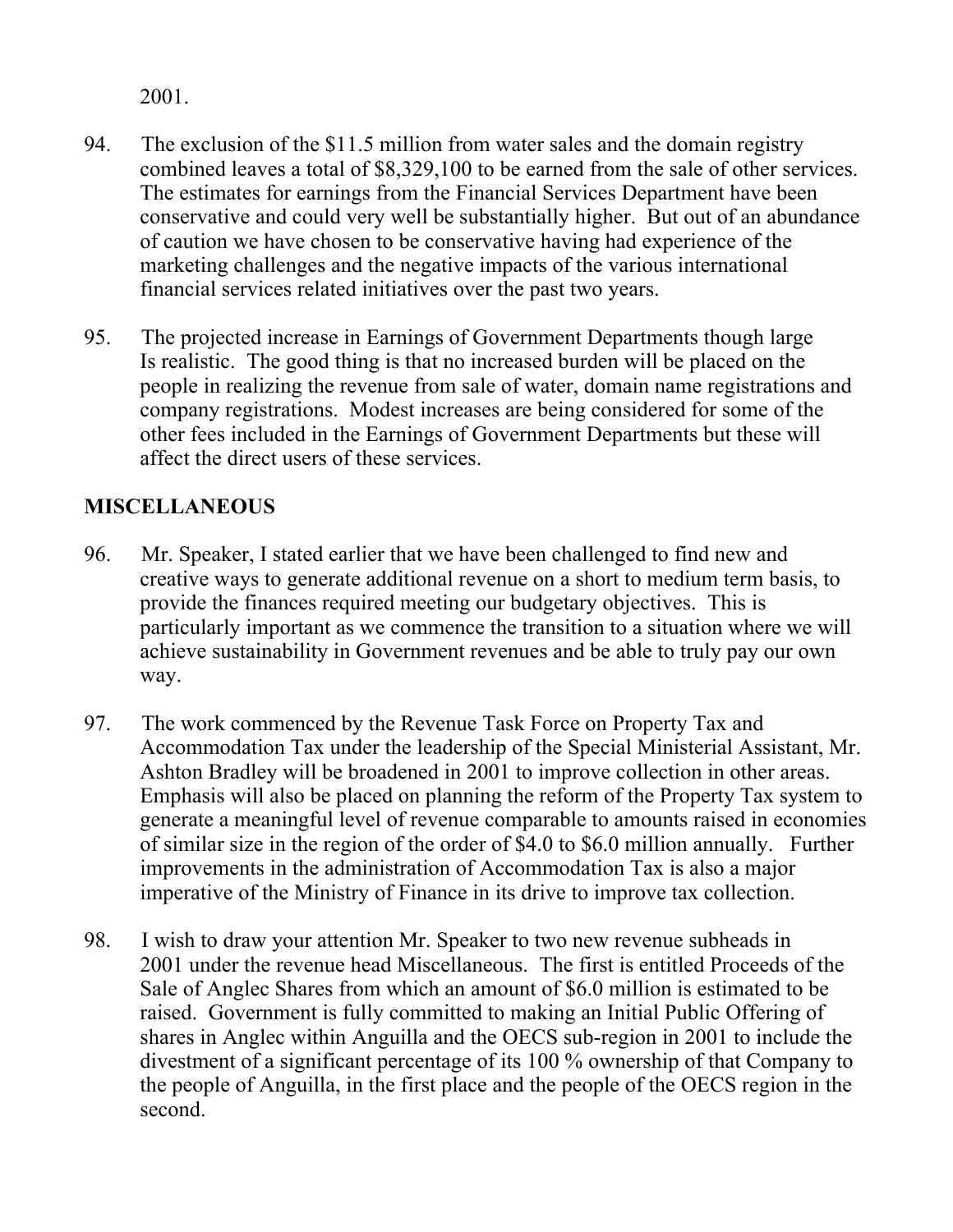- 99. It is my view Mr. Speaker that a properly planned and managed public offering will realize significantly more than \$6.0 million in revenue. The market value of Anglec's shares today Mr. Speaker should significantly exceed their book value because of the financial success of the Company over the past 9 years since it began operations. It would be a disservice to the collective interest of the people of Anguilla, if the shares were to be sold to the public at a substantial discount under their market value. Additionally once the sale is effected Government will no longer own that portion of equity in Anglec. All it will have is the proceeds to be used to help finance the urgent needs of the Anguillian community or to save towards the long-term financial sustainability of Government.
- 100. It is imperative, Mr Speaker, that this matter be fast-tracked and that a joint Government- Anglec Task Force be urgently created with a strict mandate to implement the divestment by say October  $31<sup>st</sup> 2001$ . The British Government is prepared to favourably consider providing Government with further technical assistance in the divestment process. While such an input could prove to be valuable I believe that it will be imperative on Government and Anglec to rely on the private sector in the form of one of the internationally recognized financial and audit consulting firms to take the lead in advising on the management and administration of the issue. And I should add as a footnote that the expertise is right here on our doorstep through the Anguilla Office of KPMG LLC, whom I understand has been engaged by the National Bank of Anguilla to advise on and manage their public offering due to go on sale in the first quarter of 2001.
- 101. Mr Speaker this matter demands urgent action. The Ministry of Finance together with the Chief Minister's Office, the Ministry of Infrastructure and the Anglec Board and senior management will need to combine their ideas and experience to move this process forward rapidly through a task force specially appointed for the purpose. I feel certain that with determination on all sides the objective will be accomplished in 2001.
- 102. Mr. Speaker the other new Miscellaneous Revenue sub-head is entitled Social Security Contribution to the Elderly. Mr. Speaker this is not intended to be a one off programme but a permanent programme of the Social Security Board in the furtherance of its mandate to provide a social safety net for the people of Anguilla. This would be the realization of the long held dream of the father of Anguilla's Social Security System, the Honourable James Ronald Webster. He has always held that Social Security should cover not only those who are the direct contributors, but should also provide a source of support along with the Government to those who did not have the privilege of contributing to the Social Security Fund, but who gave their best years to developing Anguilla to what it has become today. This would put Anguilla in line with other Social Security organizations in the region, which have included among their various benefits,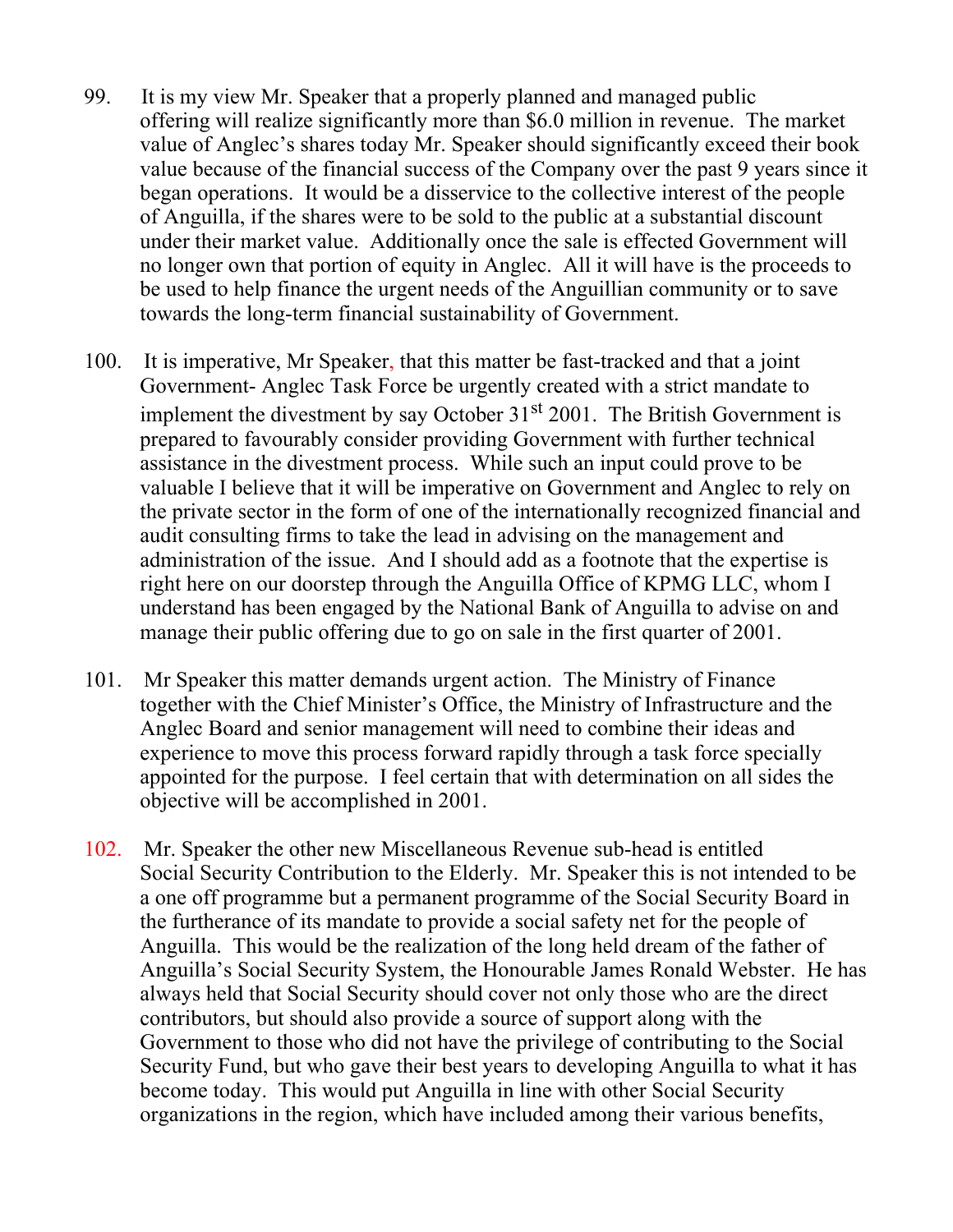support for the elderly and other economically deprived groups within their societies.

- 103. This will be a strong indicator Mr. Speaker that the people of Anguilla are fully committed through their national institutions to improve on the existing standard of care and support for the elderly and other indigent groups in our community. Preliminary discussions have been held with representatives of the Board and management of Social Security and I am assured that this falls fully within the mandate of the Board and that it represents an opportunity for the Board to extend its support for community services and social development programmes.
- 104. One final revenue item under Miscellaneous is worth commenting on Mr. Speaker, that is, an increase of just over \$1.0 million in Dividends from Government investments in the National Bank of Anguilla and Anglec. The \$1.0 million represents a projected cash dividend to be paid by Anglec to the Government of Anguilla in 2001 on the results of its operations for the financial year 2000. The Company has achieved a level of profitability that will allow it to make such a distribution and still retain a substantial amount of profit as reserves or retained earnings.

### **TOTAL REVENUE**

- 105. The Total Revenue Estimate, Mr Speaker, of \$97,538,600 should be achieved all things being equal. It is a challenging task but I firmly believe that Government is equal to it. I believe that the senior management of the Public Service will be excited by this Budget and in fact have been the source of many of the ideas for new revenue measures. Their willingness to make bold recommendations to their Ministers and the Members of Executive Council opened the way for the Government to begin seriously and substantially to address the question of paying our own way starting with the 2001 Budget.
- 106. The successful implementation of the programmes to be financed by the Budget, the achievement and I would hope the surpassing of the revenue targets would surely set us on a firm path and provide us with considerable momentum to undertake further innovative and necessary initiatives that would enable us within a matter of a few years to say to each other, to the British Government and to the rest of the world

"We are paying our own way"

107. Mr Speaker this critical point of our development calls for bold steps. We cannot afford to hide our heads in the sand and believe that this situation will pass. We cannot afford to sit back and hope for handouts from external sources in our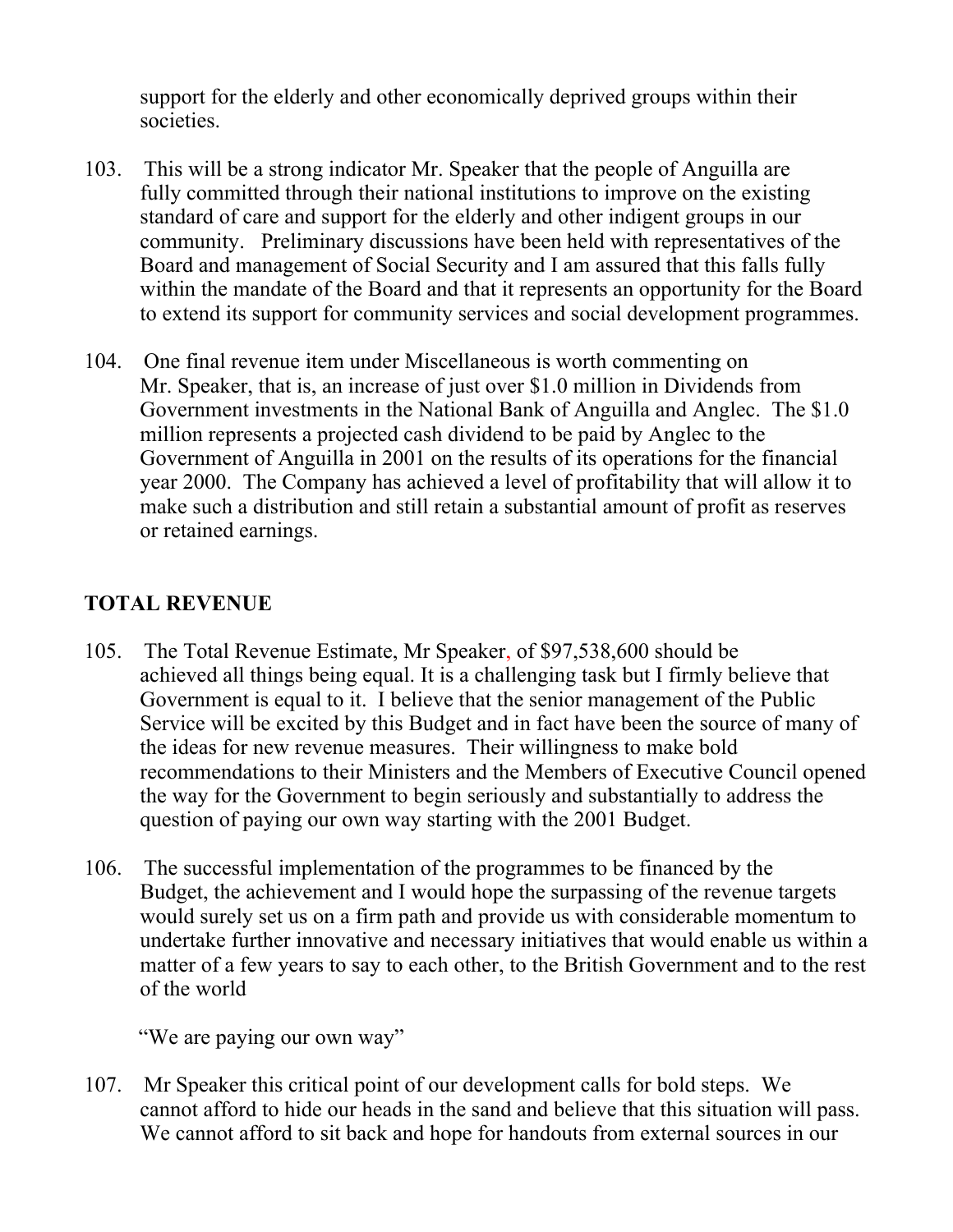quest for development. Those who engage in loose talk about independence need to recognize that it is not a panacea for limited aid flows and claims of too much power in the hand of the British Government. Others who have carefully observed the plight of independent states in our region would notice that limited aid flows continue to be the reality and real control over their destiny quite often ends up in the hands of the IMF and the World Bank, as opposed to a more accessible colonial power.

- 108. The Government of Anguilla recognizes its responsibility in this new dispensation and as leaders we are prepared to take up the challenge with courage and aplomb. We believe that at the end of the day all Anguillians will come to appreciate the importance of the initiatives we are taking in this budget and will give us their full support.
- 109. Mr. Speaker in closing let me offer a few words at this Christmas Season and on this occasion of the true end of the Second Millennium and Twentieth Century and the eve of the Third Millenium and 21<sup>st</sup> Century.
- 110. This year has had many challenges and as a resilient people we have risen to the occasion. It is my hope that this Xmas season can be used as a time for reflection on the blessings we have received and the importance of giving a little more for the betterment of our nation. Many of our friends and family members have gone on, but in particular this week it would be remiss of me not to mention the passing of two of our pioneering businessmen the late Mr MacEllis Brooks and Mr Clement Daniels, two stalwarts who played an important role in the building of our economy. It is the kind of entrepreneurship which they demonstrated that has sustained our economy over the years and it would be a great testament to their memory if we carry on their spirit as we wrestle with the challenges of this new age.
- 111. I thank you Mr. Speaker for the opportunity to deliver the 2001 Budget Address. I trust that all the people of Anguilla will give their wholehearted support to the Government as it endeavours to do more for the entire community, to meet the people's expectations for a higher standard and quality of public services. I hope that they will respond by contributing their fair share of the modest increases in the revenue measures proposed in the 2001 Appropriations Ordinance

Mr. Speaker I beg to move